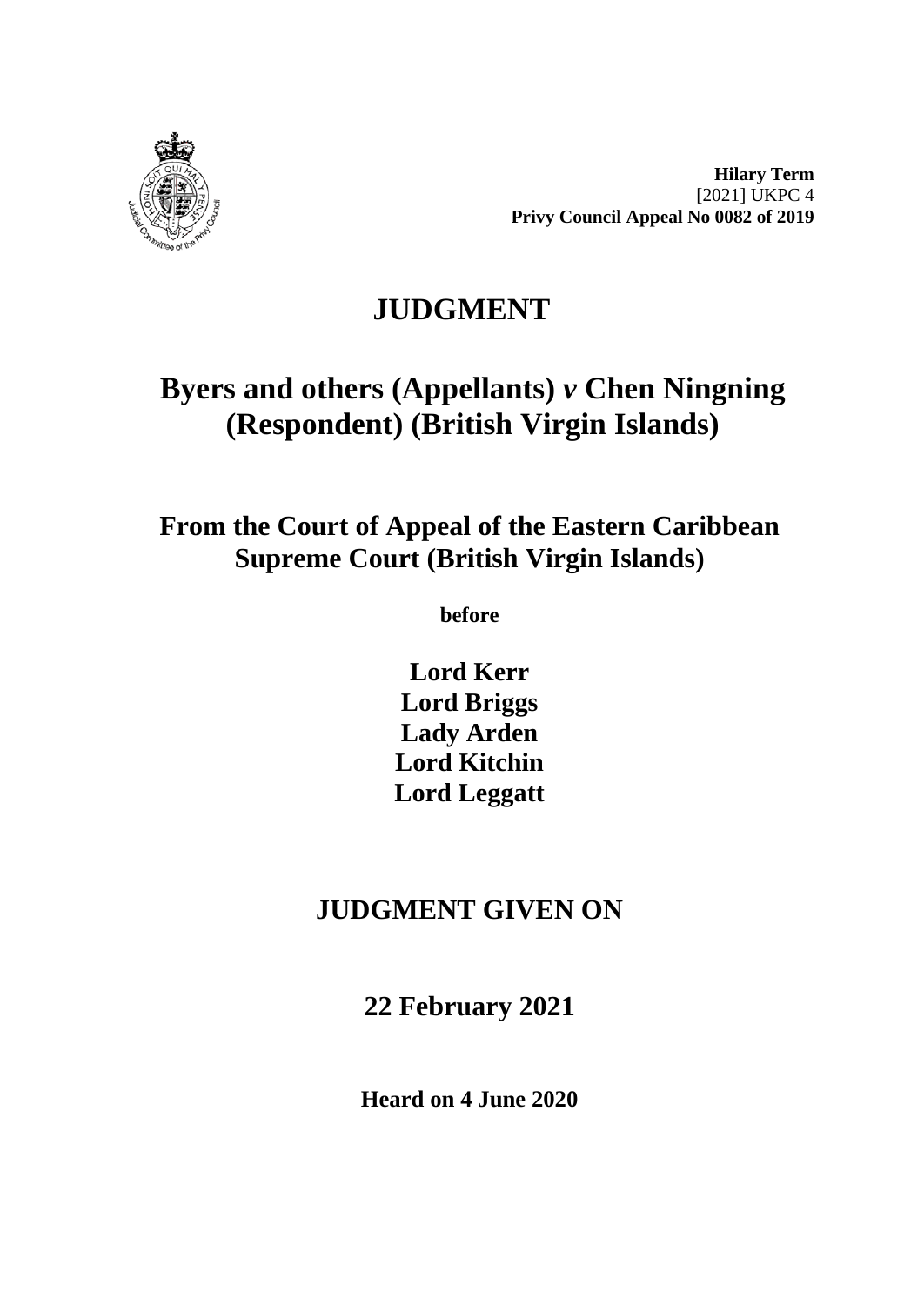(Instructed by Holman Fenwick Willan LLP (London) )

*Appellants Respondent* Stephen Smith QC Victor Joffe QC Ben Griffiths Ifan Chan (Instructed by Harney Westwood & Riegels LLP (London) )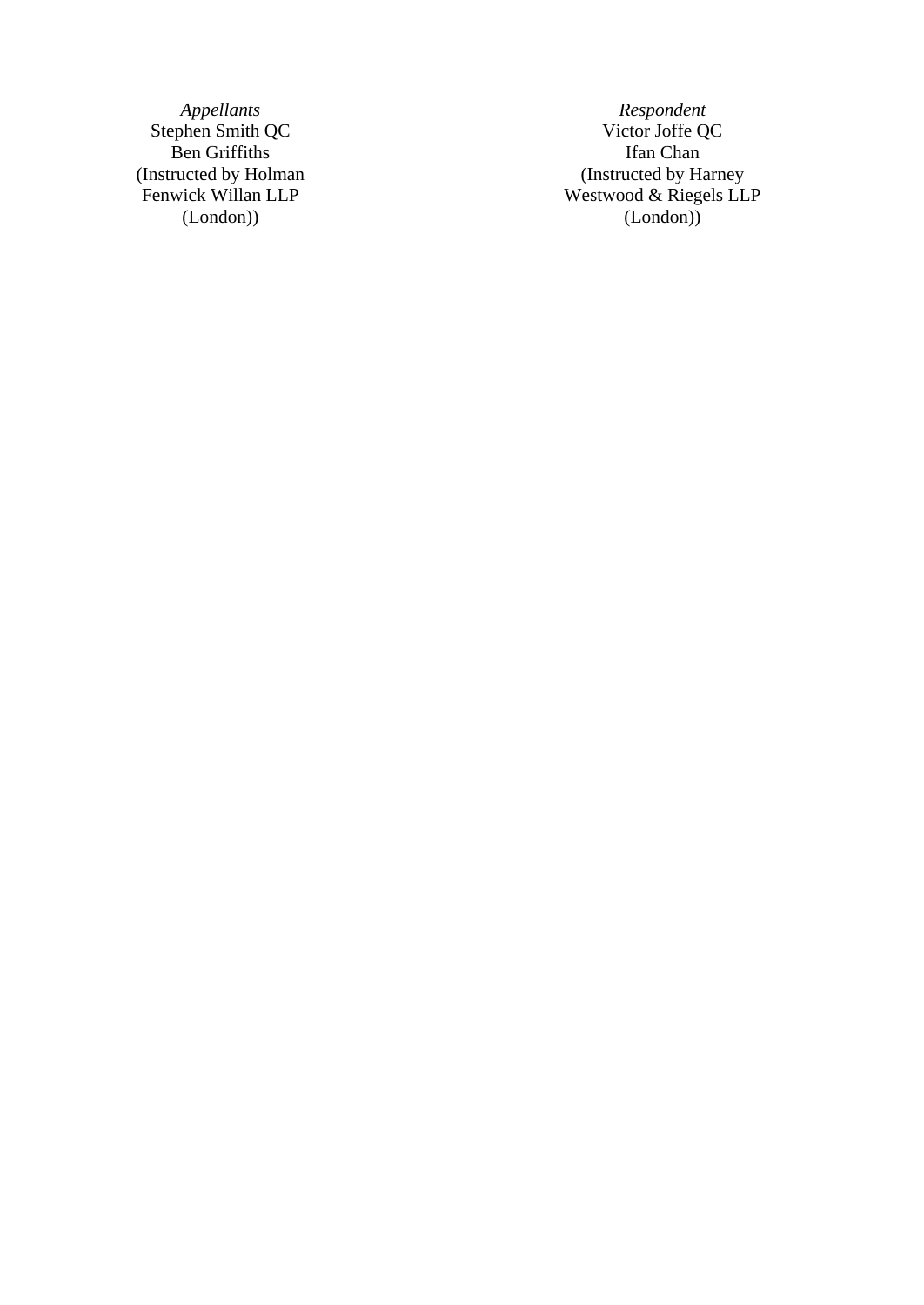## **LORD KITCHIN:**

1. This appeal concerns a claim by the joint liquidators of Pioneer Freight Futures Ltd ("PFF") which is based upon the alleged misfeasance of one of PFF's former directors, Miss Chen Ningning ("Miss Chen").

2. The appeal gives rise to issues concerning the adequacy of the judgment of the trial judge; the relevance of delay by the Court of Appeal in delivering its judgment; the permissibility of challenges on an appeal to the Board of findings of fact made by the trial judge and upheld by the Court of Appeal; the changing nature of the duties of a director once the insolvent administration of a company becomes inevitable; and the scope and nature of the jurisdiction conferred on the court by the Insolvency Act 2003 ("the 2003 Act") where a company has entered into a voidable transaction. The Board will identify the issues more precisely in a moment but first we must explain the background.

### *The background*

3. PFF was incorporated in the British Virgin Islands ("BVI") in 2006 for the purpose of trading in forward freight agreements ("FFAs"). FFAs are contracts for differences that allow shipowners and traders to manage their exposure to the volatility of freight rates. That volatility also provides an opportunity for companies such as PFF to enter into FFAs for speculative purposes. The FFAs entered into by PFF were written on standard terms and referenced to the Baltic Dry Index, an index of freight rates maintained and published by the Baltic Exchange. Until about September 2008, PFF was one of the largest FFA traders in Asia.

4. The respondent, Miss Chen, is the ultimate beneficial owner of a group of companies known as the Pioneer Group. The principal holding company of the group is another company incorporated in the BVI called Pioneer Iron and Steel Group Company Ltd ("PISG"). PFF is owned by PISG. Upon its incorporation, PFF had three directors, one of whom was Miss Chen. The other two directors resigned in the course of 2007, leaving Miss Chen as PFF's sole director. Miss Chen is based in the People's Republic of China and PFF's main business activities were conducted from offices occupied by PISG in Beijing.

5. In September 2008 there was a catastrophic collapse in the freight market and in consequence PFF began to experience severe financial difficulties. It ceased trading in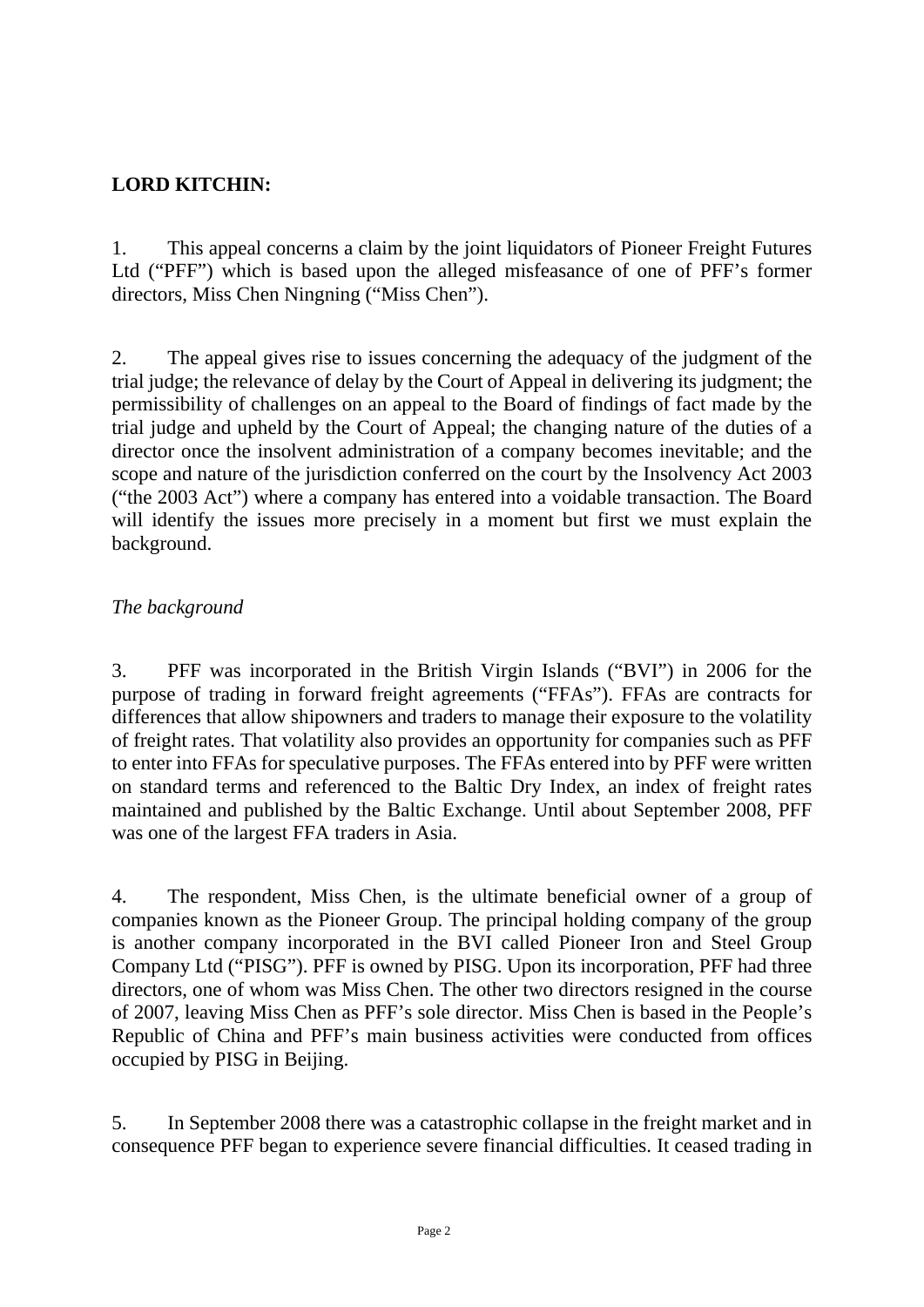FFAs and concentrated on managing its FFA portfolio with a view to negotiating settlements with its creditors and minimising its losses.

6. On 15 May 2009 PFF entered into a loan agreement with Zenato Investments Ltd ("Zenato"), a company owned and controlled by Mr Song Dingding ("Mr Song"), a business acquaintance of Miss Chen. Under the terms of this agreement Zenato agreed to lend to PFF up to US\$ 13m for a term of two years at an interest rate of 9% per annum. Sums totalling US\$ 13m were duly advanced by Zenato to PFF in three tranches in the course of that month.

7. On 29 October 2009 PFF lost an action that had been brought against it in the High Court in London by an FFA counterparty, Marine Trade SA ("Marine Trade") ([2009] EWHC 2656 (Comm); [2010] 1 Lloyd's Rep 631). It had been conceded by PFF on 23 October 2009, the last day of the trial, that it was commercially insolvent and in the light of that concession the judge, Flaux J (as he then was), held that an event of default had occurred under the terms of their contract and that any liability of Marine Trade to PFF was suspended whilst PFF remained indebted to Marine Trade.

8. Shortly after the delivery of the Marine Trade judgment and as a result of an improvement in the market, PFF found itself with what the trial judge in these proceedings, Bannister J, described as an "excess margin on deposit" which meant that it could withdraw funds from its deposit account. PFF took that opportunity to repay its indebtedness to Zenato in three tranches on 3, 4 and 27 November 2009. Nevertheless, at the time these payments were made (and indeed at all times from, at the latest, 29 October 2009) PFF was insolvent and an insolvent liquidation or some other protective insolvency process was inevitable.

9. On 17 December 2009 PFF applied in the BVI for the immediate appointment of joint provisional liquidators on the ground of its insolvency and the need to protect its assets. The application was supported by an affidavit of Mr Eddie Chen (who is not a relative of Miss Chen and is also known as Mr Chen Yang) ("Mr Chen") dated 16 December 2009. He described himself in that affidavit as the "Chief Operating Officer and Director of Risk Management" of PFF but made clear that although his title included the word "Director", he had not in fact been appointed as a board director of PFF.

10. The court acceded to the application and appointed Mr Mark Byers, Mr Mark McDonald and Mr Andrew Hosking, each of Grant Thornton UK LLP, as joint provisional liquidators ("JPLs"). On 15 February 2010 the JPLs were appointed as PFF's liquidators. Mr Hosking resigned on 24 October 2012. Mr Byers and Mr McDonald remain PFF's liquidators ("the Liquidators").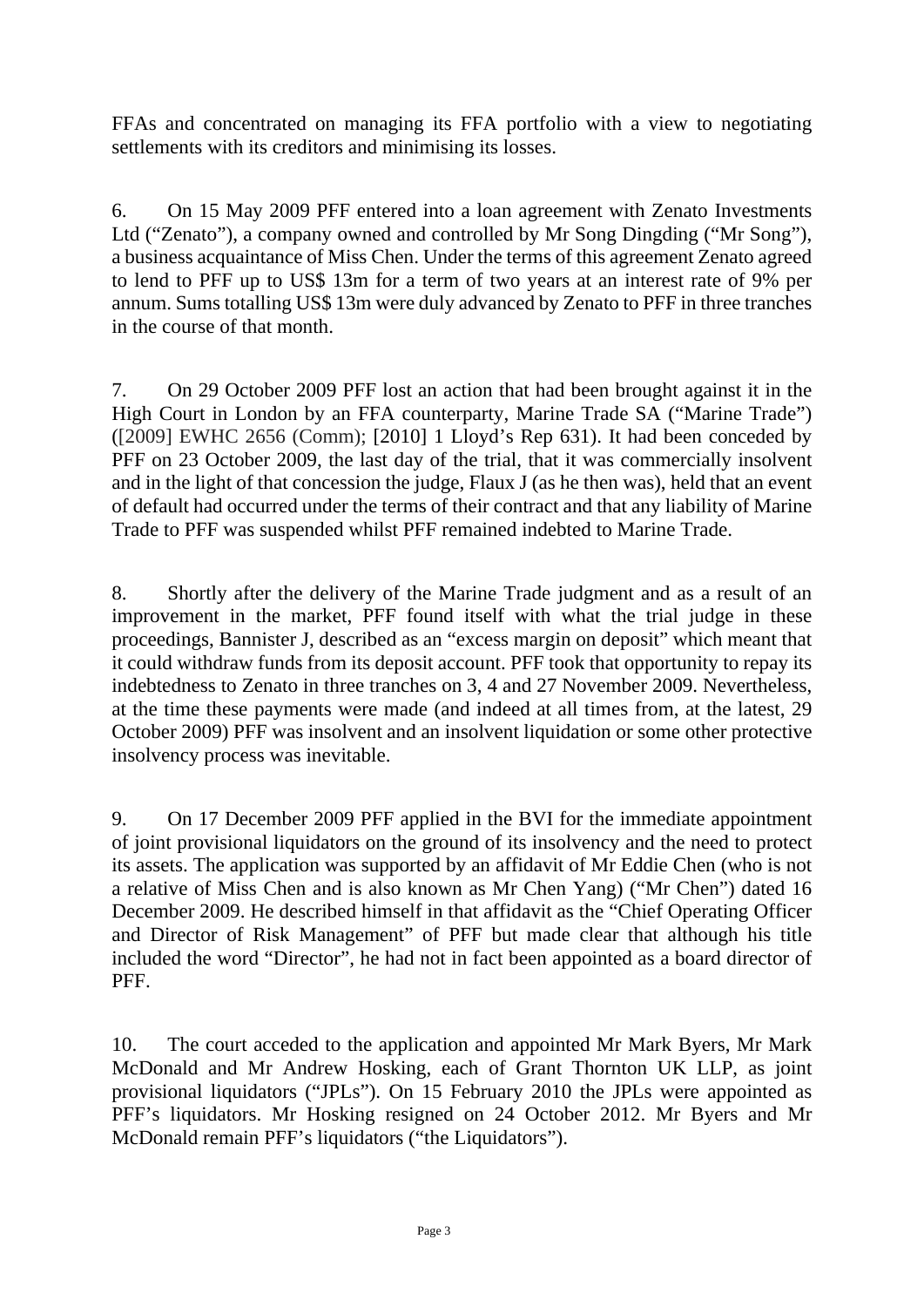11. In the meantime, on 28 January 2010, using the statutory powers conferred on the JPLs, Mr Byers had examined Mr Chen. The meeting at which the examination took place was also attended by Mr Andrew Charters, a director of Grant Thornton, and by Ms Alex Welch, a colleague of Mr Charters. Ms Welch prepared a note ("the note") of the meeting after its conclusion. The note records that Mr Chen told them that the Zenato loan was organised by PISG and that Miss Chen tried to pay back as much of it as possible because "she is reliant on her reputation". The Liquidators have attached particular importance to the contents of this note because the examination took place only shortly after their appointment as provisional liquidators and at a time when they were trying to gather as much information as possible about PFF's affairs. It was only about 12 weeks after instructions had been given for the payments to Zenato to be made.

12. On 17 May 2010 PISG submitted a claim in PFF's liquidation. That claim was later admitted by the Liquidators in the sum of about US\$ 90m. On 17 December 2010 the Liquidators announced their intention to pay to PFF's creditors an interim dividend of US\$ 0.06 in the dollar (that is to say, 6%) on admitted debts. This meant that the interim dividend payment in respect of PISG's debt would amount to about US\$ 5.4m.

13. On 2 January 2014 the liquidators of PISG, which was by this stage in liquidation itself, assigned to Miss Chen the right to that interim dividend and, indeed, all other dividends which might become due and payable to PISG in respect of its claim against PFF. Notice of this assignment was given to the Liquidators.

14. On 7 March 2014 the Liquidators wrote to Miss Chen informing her that they would be withholding payment of the interim dividend to her on the grounds that they might have a cause of action against her. A letter before action followed on 31 March 2014.

15. On 30 April 2014 Miss Chen made an application in the High Court of Justice of the BVI for an order that the Liquidators pay her, as assignee of PISG, the interim dividend to which she claimed to be entitled.

16. On 23 May 2014 the Liquidators began these proceedings against Miss Chen in the High Court of Justice of the BVI claiming the sum of US\$ 13m together with interest for breach by Miss Chen of her fiduciary duties as a *de jure*, *de facto* or shadow director of PFF, or as someone whose role in the affairs of PFF (including as sole authorised signatory on its bank accounts) justified the imposition of fiduciary duties, for causing and procuring the payments to Zenato in November 2009. They also sought an order against Miss Chen under section 249 of the 2003 Act for restoration of the funds paid to Zenato on the basis that the repayment of the loan constituted an unfair preference and so was a voidable transaction within the meaning of, respectively, sections 245 and 244 of that Act.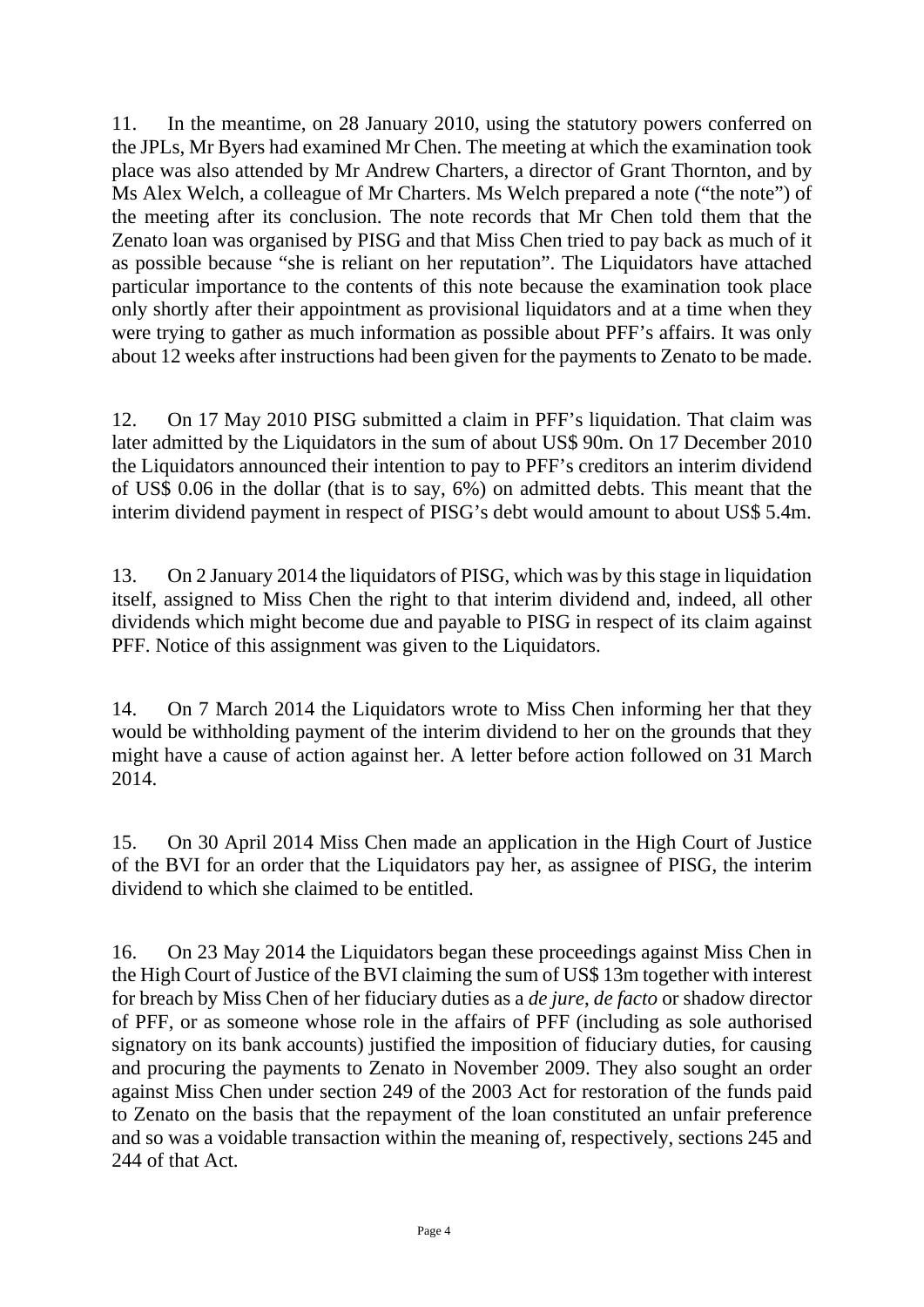17. The action came on for trial before Bannister J on 3 March 2015 and lasted for four days. He clearly had a poor opinion of the merits of the Liquidators' claims, describing them in his concise judgment, which he delivered on 19 March 2015, as "remarkable" and as giving the impression of having been "cobbled together for the sole purpose of providing the [Liquidators] with grounds for refusing to pay Miss Chen's dividend" (para 14). He recorded as common ground that a director who realises that a company cannot avoid insolvent liquidation and yet uses company money to pay a particular creditor without any proper reason for doing so, misapplies company funds in breach of fiduciary duty. He also found that at all times after the Marine Trade judgment, PFF was unable to pay its debts as they fell due and insolvent liquidation or some other protective insolvency regime was inevitable. However, he then held that:

(i) Miss Chen ceased to be a director of PFF at about the beginning of August 2009 and she owed no fiduciary duties to PFF at the time of the Zenato payments in November 2009;

(ii) Miss Chen probably knew of and did not object to the Zenato payments but she did not instruct Mr Chen to make them; nor did she cause or procure them to be made in any other way; and

(iii) it followed that Miss Chen did not act in breach of fiduciary duty. Further, if Miss Chen was not liable for breach of fiduciary duty, sections 244, 245 and 249 of the 2003 Act were not capable of generating an obligation on their own.

#### *The decision of the Court of Appeal*

18. The Liquidators' appeal against Bannister J's judgment and consequential order was heard by the Court of Appeal on 11-12 January 2016. In its judgment, delivered on 12 June 2018, nearly two and a half years later, it dismissed the appeal on all grounds. In broad summary, the court held that:

(i) the judge was entitled to find that Miss Chen owed no fiduciary duties to PFF at the time of the payments to Zenato whether as a *de jure*, *de facto* or shadow director or as a result of any role she may have had in the affairs of PFF;

(ii) the judge's finding that Miss Chen did not cause or procure the payments to Zenato was one that was open to him on the evidence; and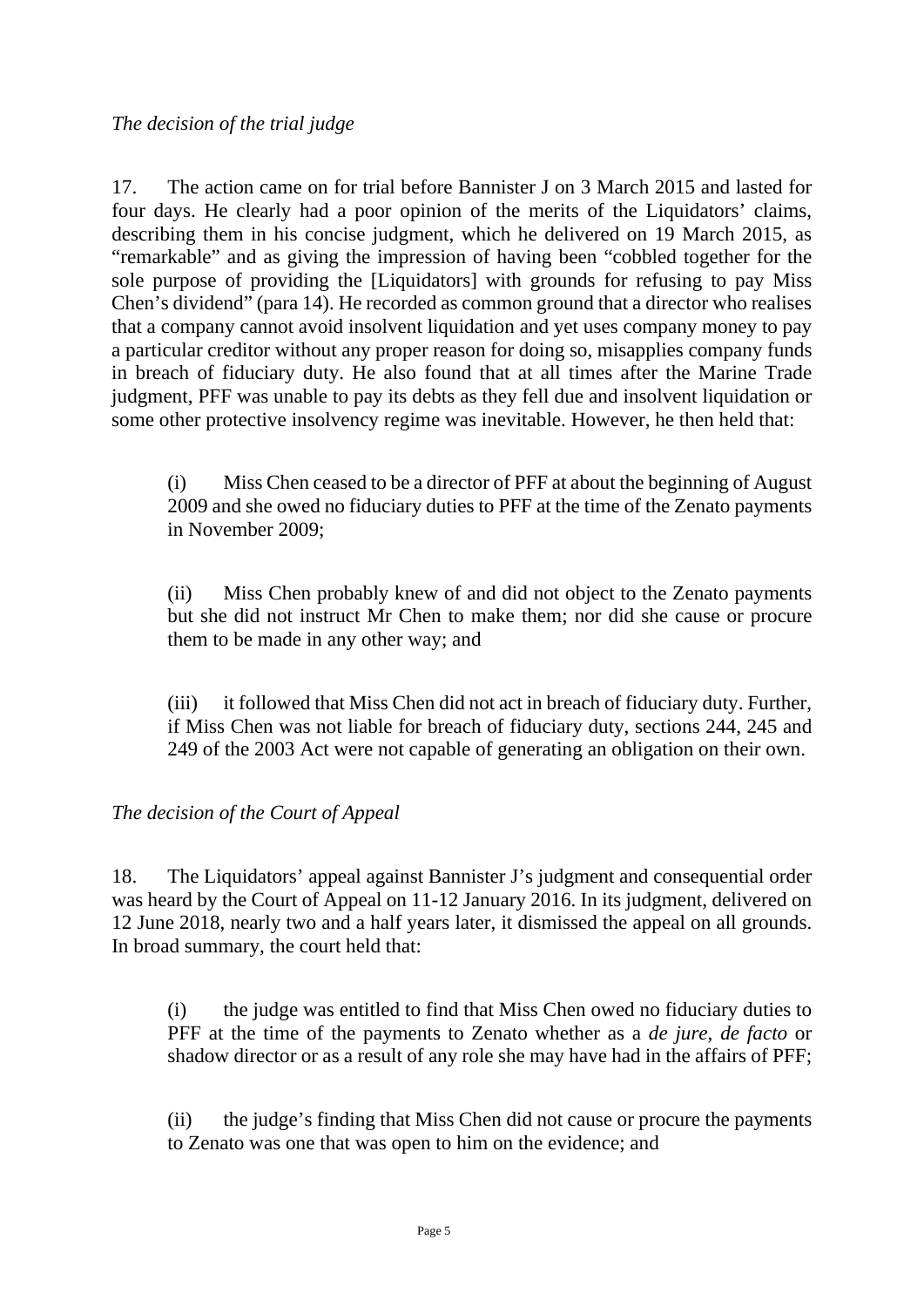(iii) the payments to Zenato constituted an unfair preference within the meaning of section 245 of the 2003 Act, but the court would not exercise its discretion to make an order against Miss Chen because such an order was not required to restore PFF to the position it would have been in had it not made the payments because insolvent liquidation was inevitable in any event. Further, Miss Chen did not receive any benefit from the payments; and the fact that she knew about them but did not object to them was just one of the factors to be considered and by itself did not carry much weight.

#### *The issues on this appeal*

19. The Board can now outline the grounds of this further appeal and the rival contentions of the parties. The Liquidators submit that the judge ought to have found that Miss Chen was a *de jure* director of PFF at the time of the payments to Zenato and, indeed, remained a *de jure* director of PFF until its liquidation. They also contend that even if Miss Chen was not a *de jure* director of PFF at the time of these payments, she was a *de facto* or shadow director because she retained responsibility for important aspects of PFF's affairs and, in particular, its bank account and the payments it made. They submit that, irrespective of the precise nature of her directorship, she owed fiduciary duties to PFF and, once it became clear that PFF was insolvent, through PFF to its unsecured creditors. They contend that the Court of Appeal ought to have identified and corrected these failings by the judge and that it fell into error in failing to do so.

20. The Liquidators also argue that the judge was wrong not to find that Miss Chen acted in breach of these fiduciary duties. She permitted Zenato's loan to be repaid in full when she well knew that PFF was insolvent. The first payment was made a matter of days after the Marine Trade judgment and, within three weeks of the final payment, Miss Chen arranged for PFF to enter provisional liquidation. At the time of the loan repayment, Zenato was only entitled to prove pari passu with PFF's other unsecured creditors in its insolvency and by allowing PFF to repay its loan in full, Miss Chen acted in breach of her duty to the company to have proper regard to the interests of all of those other unsecured creditors. The Liquidators contend that, once again, the Court of Appeal was wrong not to recognise and correct these errors.

21. The third limb of the Liquidators' case on this appeal is that the judge ought to have found that Miss Chen actually arranged or at least consented to the repayment of the Zenato loan. They maintain that, just as it is inconceivable that Miss Chen would not have known about the plan to repay the Zenato loan prematurely, it is also inconceivable that anybody involved in PFF's affairs would have made the loan repayments without seeking and obtaining her consent. Moreover, they argue, the evidence that Miss Chen was involved in the payments to Zenato and did give her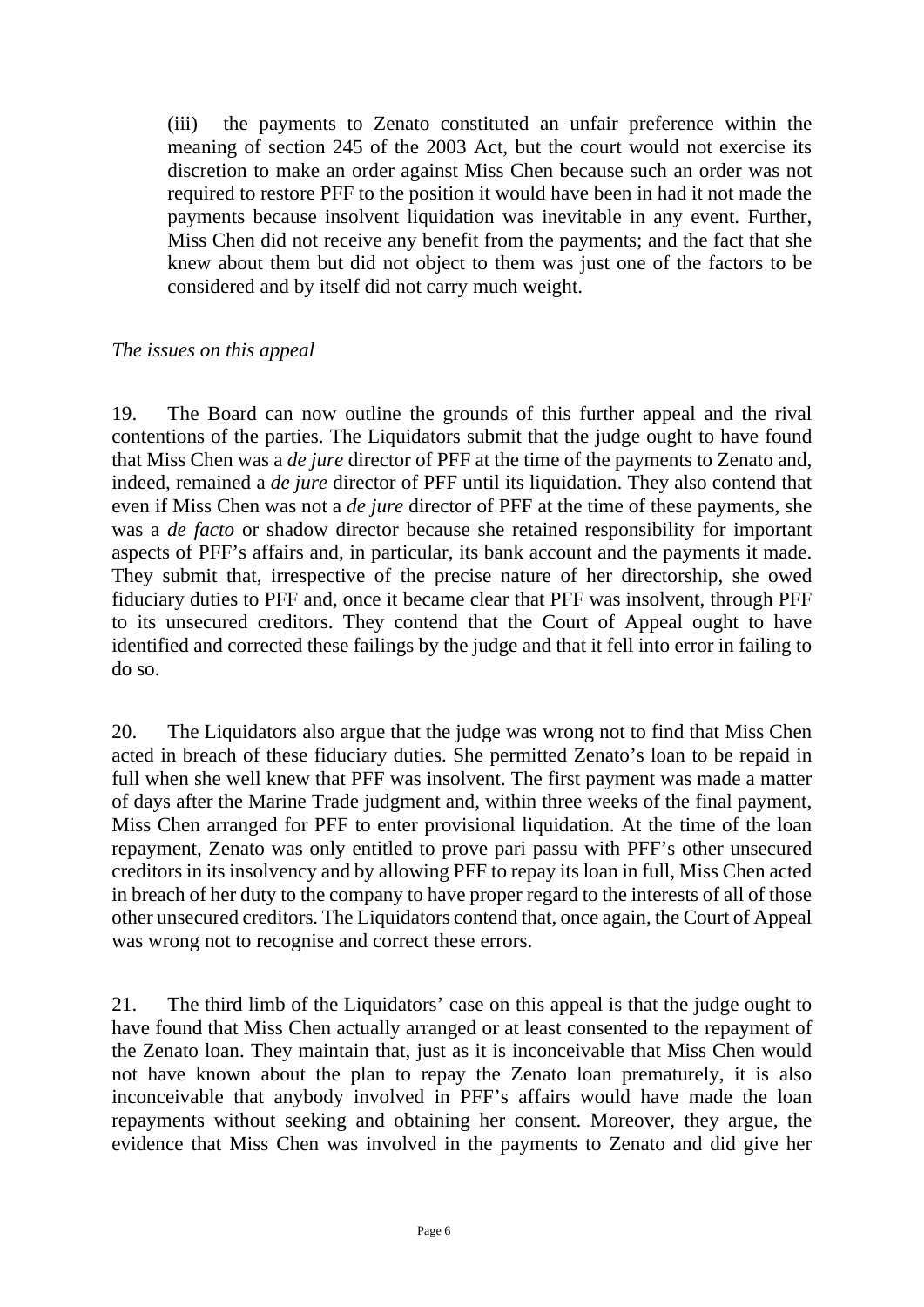permission for them to be made was overwhelming and ought to have been accepted. The Court of Appeal wrongly failed so to find.

22. The fourth and final limb of the Liquidators' case on this appeal concerns their claim under the 2003 Act. They contend that the judge was wrong to reject it as he did on the basis that if Miss Chen was not liable for breach of fiduciary duty then it followed that she was not liable under the provisions of the 2003 Act. They continue that the Court of Appeal was right to find that the repayment of the Zenato loan constituted an unfair preference within the meaning of section 245 and it ought also to have found that it was a voidable transaction within the meaning of section 244, and that section 249 conferred upon it a discretion to make an order against Miss Chen to restore PFF's position to what it would have been had the payments not been made. Further, the Liquidators continue, the Court of Appeal's decision not to make such an order was flawed and should be set aside. They invite the Board to exercise the discretion afresh and, in doing so, to order relief against Miss Chen on this ground too.

23. The Liquidators recognise that their case before the Board involves challenges to findings of fact made by the judge and upheld by the Court of Appeal. They also acknowledge that there are significant constraints on the ability of the Board to overturn such findings. However, they continue, the central findings which they challenge on this appeal are plainly wrong. The judge ignored relevant evidence and his findings are neither internally consistent nor adequately supported by reasons. These errors were not identified or acted upon by the Court of Appeal and justify the Board interfering in the decisions to which the judge and the Court of Appeal came.

24. There are two further matters upon which the Liquidators rely. They point, first, to what they describe as the great hostility of the judge to their case, a hostility which, they say, he displayed during the interlocutory stages of the proceedings, at the trial and on handing down his judgment. Moreover, they continue, this is not a case where the judge gave a full and detailed judgment. To the contrary, the judgment is only ten pages long and it was delivered within 14 days. Given the length of the trial (four days) and the complexity of the issues it raised, the concision of the judgment and the speed with which it was delivered reflect a failure by the judge properly to consider and address all the evidence before him and the submissions he heard.

25. The Liquidators refer, secondly, to the delay of two and a half years by the Court of Appeal in giving its judgment. This, they say, was exceptional and amounts to a real injustice to the parties. Further, when coupled with the errors in the judgment itself, this delay justifies the intervention of the Board.

26. Miss Chen responds that the Liquidators' case constitutes a wholly inappropriate and unjustified attempt to challenge the findings of fact made by the judge and upheld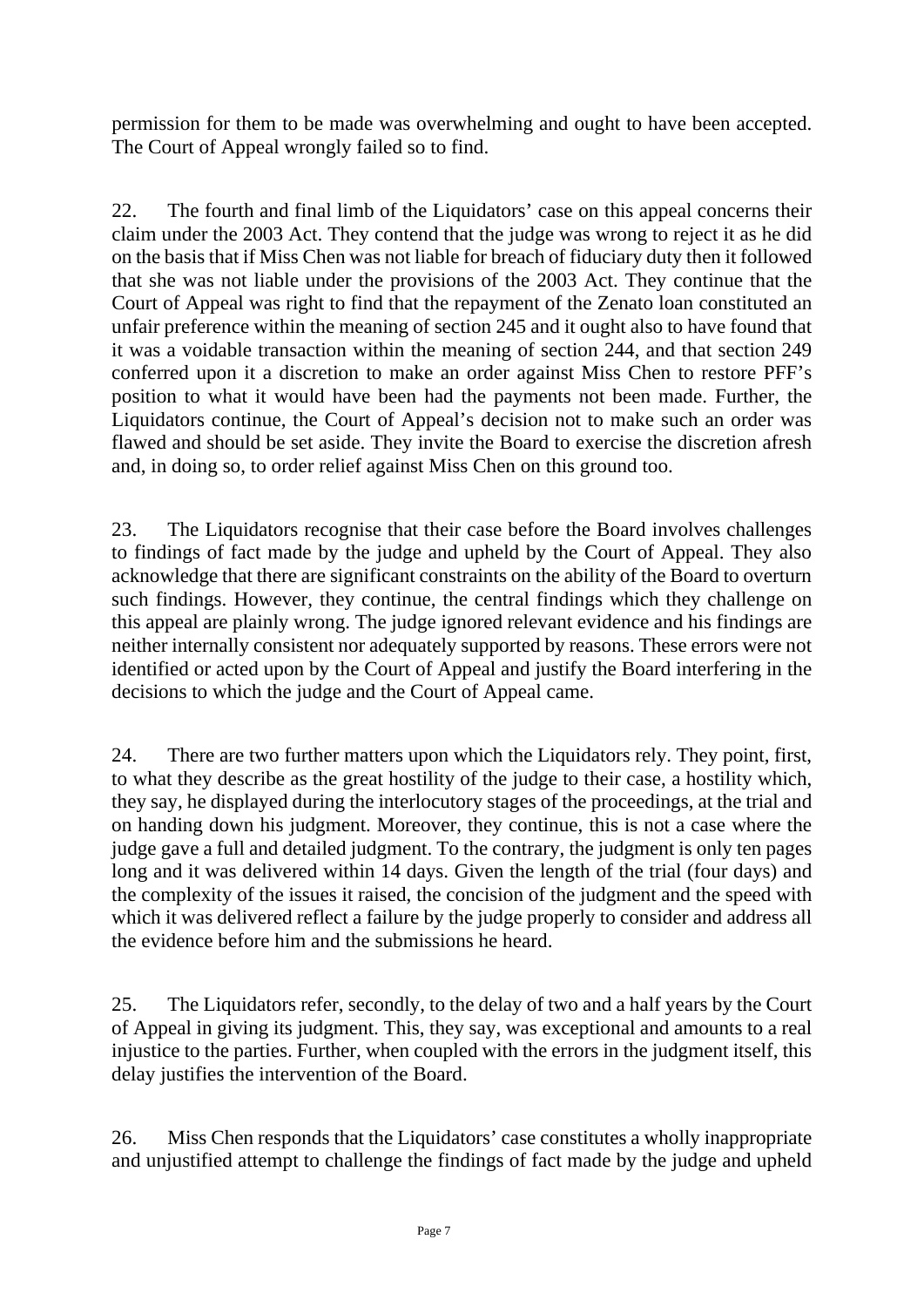by the Court of Appeal. There are, says Miss Chen, several key findings which are fatal to this further appeal: (i) she ceased to be a *de jure* director of PFF around the beginning of August 2009 when she withdrew from involvement in its affairs; (ii) after she ceased to be a *de jure* director of PFF, she did not become a *de facto* or shadow director of the company and did not owe fiduciary duties to it for any other reason; (iii) she did not cause or procure the repayment of the Zenato loan and Mr Chen was a credible witness on this issue. These findings are, Miss Chen continues, unimpeachable and the challenge made to them by the Liquidators was rightly rejected by the Court of Appeal.

27. As for whether the Court of Appeal was wrong to hold that no order for relief should be made against her under section 249 of the 2003 Act, Miss Chen accepts the Court of Appeal's finding that PFF's repayment of the loan to Zenato constituted an unfair preference within the meaning of section 245 of the 2003 Act. She also accepts that section 249 confers on the court a discretionary power to make orders against third parties. However, she continues, such powers are not unfettered and must be exercised for the restitutionary purpose of restoring the pre-transaction position. The power can only be exercised against a third party who has benefitted from the transaction and so has something to restore. Here there is no finding that she derived any personal benefit from the repayment of the Zenato loan; indeed, there is a finding that she did not.

28. Miss Chen also rejects the criticisms of the judge's attitude to the claim and the concision of his judgment. These matters were, she says, raised by the Liquidators before the Court of Appeal and rightly dismissed. As for the delay by the Court of Appeal in giving judgment, Miss Chen submits that the critical question is whether there is some error in the Court of Appeal's approach which is attributable to the delay and here there is not.

#### *The approach to be adopted*

29. It is well established that, where a trial judge has reached a conclusion on an issue of fact, it will only be on rare occasions that an appellate court will intervene. Lord Reed summarised the position in *Henderson v Foxworth Investments Ltd* [2014] 1 WLR 2600, para 67:

> "in the absence of some other identifiable error, such as (without attempting an exhaustive account) a material error of law, or the making of a critical finding of fact which has no basis in the evidence, or a demonstrable misunderstanding of relevant evidence, or a demonstrable failure to consider relevant evidence, an appellate court will interfere with the findings of fact made by a trial judge only if it is satisfied that his decision cannot reasonably be explained or justified."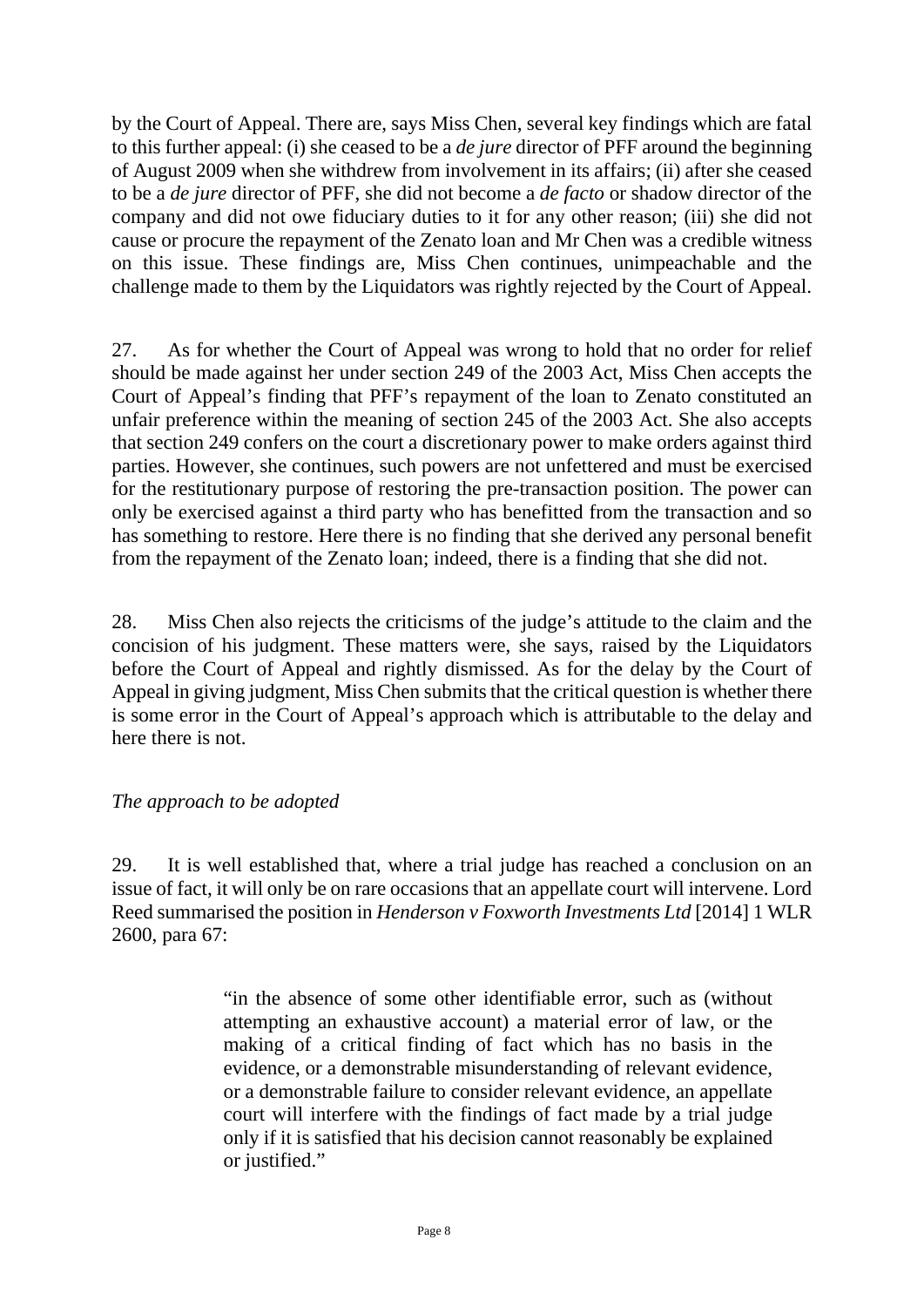30. Further, as a matter of settled practice, the Board will decline to interfere with concurrent findings of fact of two lower tribunals. This practice will only be departed from in cases of a most unusual nature. In *Central Bank of Ecuador v Conticorp SA* [2015] UKPC 11; [2016] 1 BCLC 26, para 4, the Board made clear that the position remains as stated in *Devi v Roy* [1946] AC 508, pp 508-509, where it said:

> "(4) That, in order to obviate the practice, there must be some miscarriage of justice or violation of some principle of law or procedure. That miscarriage of justice means such a departure from the rules which permeate all judicial procedure as to make that which happened not in the proper sense of the word judicial procedure at all. That the violation of some principle of law or procedure must be such an erroneous proposition of law that if that proposition be corrected the finding cannot stand; or it may be the neglect of some principle of law or procedure, whose application will have the same effect. The question whether there is evidence on which the courts could arrive at their finding is such a question of law.

> (5) That the question of admissibility of evidence is a proposition of law, but it must be such as to affect materially the finding. The question of the value of evidence is not a sufficient reason for departure from the practice.

> (6) That the practice is not a cast-iron one, and the foregoing statement as to reasons which will justify departure is illustrative only, and there may occur cases of such an unusual nature as will constrain the Board to depart from the practice."

31. The need for caution is yet further heightened where an appellate court is asked to reverse a finding by a trial judge exonerating a party of a lack of probity: see *Conticorp*, para 7.

#### *Hostility of the judge and speed of delivery and concision of his judgment*

32. The Board has referred in para 17 above to the judge's observations in his judgment about the merits of this claim from which, the Liquidators say, it is clear that, from the outset, he considered that a director could not be liable for breach of fiduciary duty for causing or permitting an insolvent company to pay an unsecured creditor; and in consequence he did not consider all of the relevant evidence led at trial or all of the material submissions made to him before he reached his overall conclusions.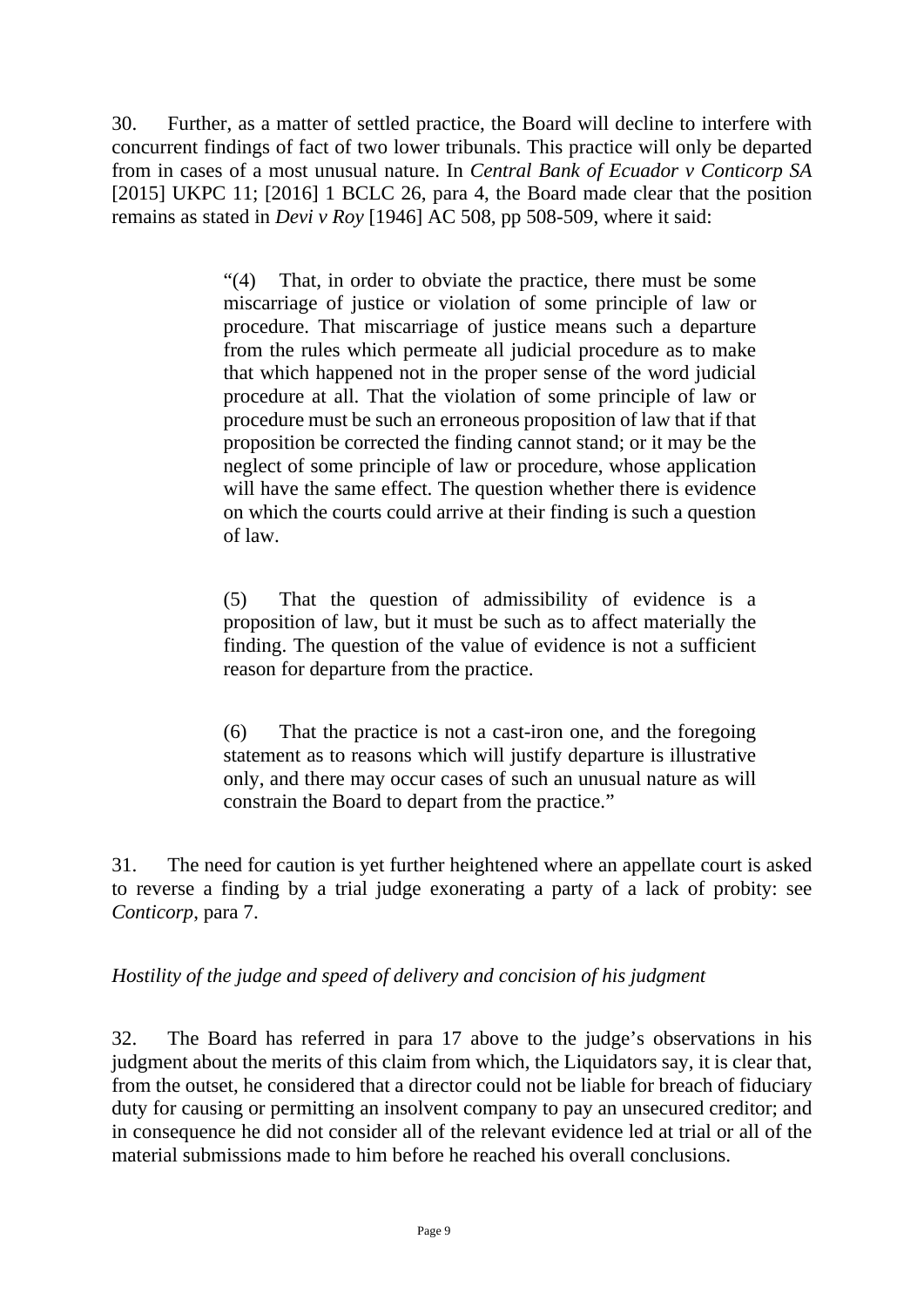33. The Liquidators also rely upon the following matters: first, the judge made hostile remarks about the merits of the claim at a case management conference on 25 November 2014. Secondly, the judge observed during the course of closing submissions that certain authorities relied on by the Liquidators were "highly sanctimonious" and "wholly inequitable"; that certain "general principles about applying trust law to companies" were, though agreed by counsel, "inherently unsound"; and that a number of English authorities upon which the Liquidators relied were "hysterically overreacting". Thirdly, the judge made comments on handing his judgment down to the effect that the claim was "misguided", "wholly misconceived" and had been brought "to spite Miss Chen and for no proper legal reason".

34. These remarks were, the Liquidators submit, wholly misconceived and are all the more remarkable in light of the fact that the claims were brought by them in their capacity as liquidators and officers of the court, and with the sanction of the creditors' committee. The Liquidators also point out that the judge did not accept Miss Chen's evidence in important respects: he found that she continued to be a *de jure* director of PFF until August 2009, contrary to her evidence that she had resigned as a director on 29 May 2009; and he also found that she knew about the Zenato payments before they were made, and in so doing again rejected her evidence.

35. These submissions were also made to the Court of Appeal which rejected them, wrongly say the Liquidators. The Court of Appeal held, at para 115:

> "… the appellants' complaint is not made out. Bannister J made remarks at the beginning and in the course of the hearing which indicated his views on the difficulties the appellant may face upon one or more of the points in issue. There is nothing wrong with that, provided that he does not show a closed mind. Bannister J did not show a closed mind neither did he fail to apply his mind to the task before him. It cannot be said that a fair minded and informed observer, having considered the facts would conclude that there was a real possibility that Bannister J had predetermined the case against the appellants. This ground accordingly fails."

36. It is of course a fundamental principle of civil justice that everyone is entitled to a fair trial before an independent and impartial tribunal. The Board has reviewed with care the judgment of Bannister J and those parts of the transcripts which record the remarks about which complaint is made and reveal the circumstances in which they were uttered. The Board also has in mind that these are proceedings of a commercial nature and that the parties were represented by experienced leading counsel, both before the judge and on appeal. There can be no doubt that the judge's remarks at the case management conference and during the trial were forthright and robust and it would have been better had he expressed himself in a more moderate manner. But they must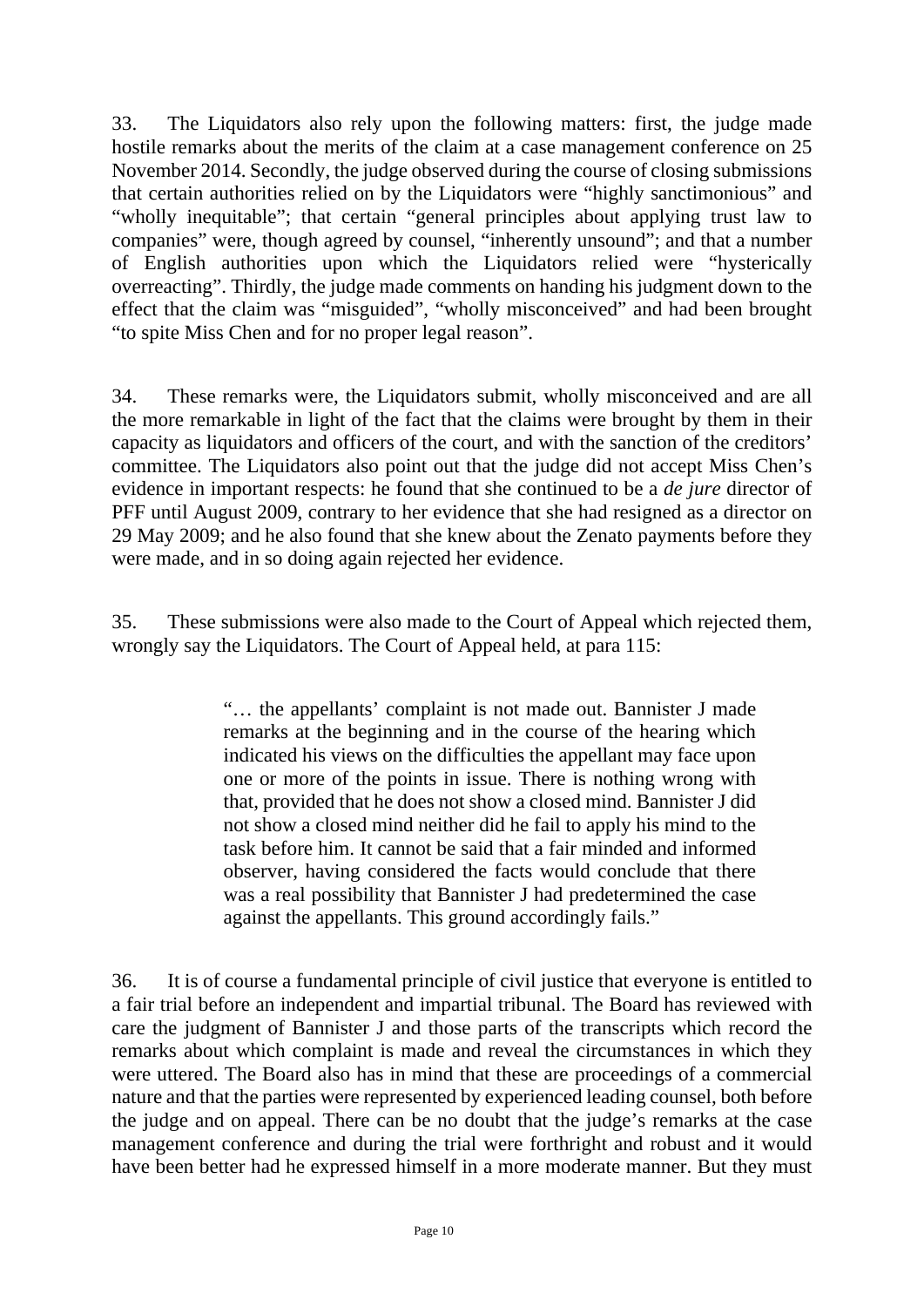be considered in context. Some of them were made in the course of interchanges with counsel in which the judge was seeking to make clear the aspects of the claim which, as a matter of principle, he found difficulty accepting; others were made so that counsel understood his preliminary views on particular issues. The remarks he made when handing down his judgment reflected the decision he had reached. It is also apparent from the transcript that all of these remarks were of a kind with which the counsel before him, both of whom were highly experienced, were well equipped to deal. The Board is satisfied that, having regard to the nature of these proceedings, the parties to them and the skill and experience of those representing them, a fair minded observer, who heard these remarks in the context in which they were made, would not conclude that the judge had set his mind against the Liquidators or had predetermined the case against them. Indeed, the judge's evaluation of Miss Chen's evidence, accepting some parts but rejecting others indicates that he applied a critical mind to the case. The decision of the Court of Appeal on this issue was correct.

37. In reaching this conclusion the Board has also given careful consideration to the submission that the judgment itself is so concise and that it was produced with such speed that it may be inferred that the judge did not consider all of the relevant evidence before him or the submissions he heard. The Board has no hesitation in rejecting this contention. As a general matter, the expeditious production and delivery of a judgment is to be applauded, not criticised; and concision in a judgment is a quality, not a defect. That is not to say that expedition and concision are a justification for a failure by a judge to address material submissions; for making errors of law or findings of fact which cannot be supported or which are plainly wrong; or for failing adequately to explain the reasons for his or her decision. Of course, they are not. The Board will address the Liquidators' specific criticisms of this kind later in this judgment.

### *Delay by the Court of Appeal in delivering judgment*

38. The Liquidators point to the delay of two and a half years by the Court of Appeal in giving judgment and submit that this too amounts to a miscarriage of justice. They also say that there are errors in the judgment which are probably attributable to this delay and which render it unsafe. They argue that these further factors justify the intervention of the Board.

39. The Board has been provided with no explanation for the delay of two and a half years by the Court of Appeal in giving judgment in this appeal and we have no doubt that delay was excessive. It is well known that in 2017 the BVI were struck by two category five hurricanes, Hurricane Irma and Hurricane Maria, which caused widespread destruction and disruption and it is possible that the failure to deliver judgment in a timely way was attributable at least in part to these natural disasters. But the Board has been provided with no information which would allow it to determine whether that is so or not.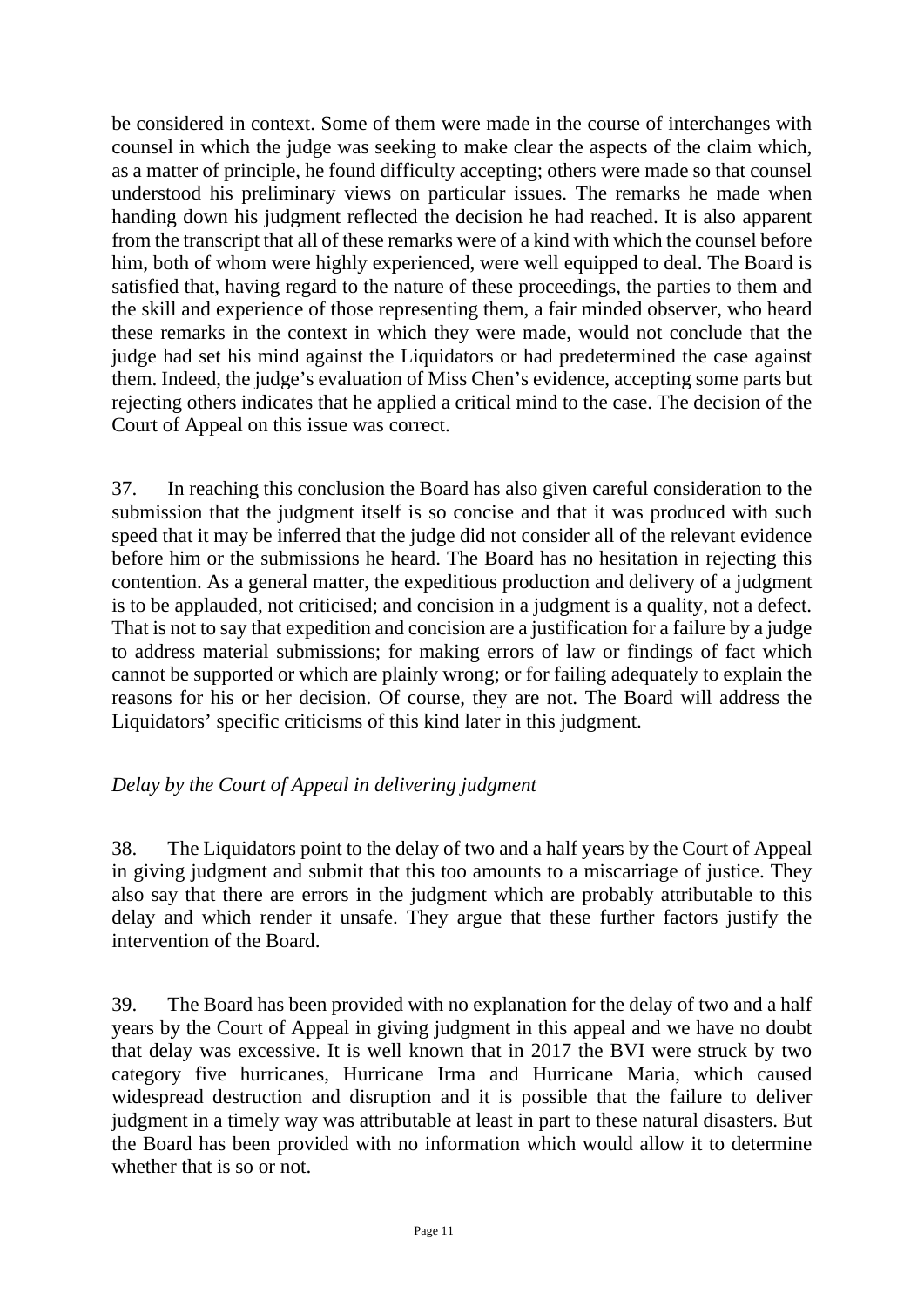40. Excessive delay by a court in giving judgment is a serious matter. As Peter Gibson LJ explained in *Goose v Wilson Sandford and Co* [1998] TLR 85, paras 112- 113, in the context of a complaint of undue delay in the delivery of a judgment after a trial, such delay denies justice to the winning party, undermines the loser's confidence in the correctness of the decision and weakens confidence in the judicial process. What is more, in resolving issues of contested fact, the judge has the benefit of having seen and heard the witnesses give their evidence. The passage of time may weaken this advantage.

41. In this appeal the Board is not concerned with a complaint of excessive delay by a trial judge in the delivery of his judgment. We must address a complaint of excessive delay by the Court of Appeal. We would accept that the outcome of an appeal will not normally depend upon matters such as the evaluation of the honesty of particular witnesses or an assessment of the probative value of the evidence they gave, the reliability of which may be affected by the passing of time. If, as is commonly the case, the appeal is limited to a review of the decision of the lower court, it will usually involve instead an assessment of whether that decision is wrong or whether it is unjust because of some serious procedural or other irregularity. The correctness of decisions by appellate courts may therefore be less sensitive to delay in their delivery. Nonetheless, excessive delay again amounts to a denial of justice to the winning party, undermines the loser's confidence in the correctness of the decision and weakens confidence in the judicial process. What is more, the Board has no doubt that excessive delay by an appellate court in delivering its judgment does increase the risk of it being unreliable and this may justify its careful scrutiny on a further appeal: see, for example, *Al Sadik v Investcorp Bank BSC* [2018] UKPC 15, para 47.

42. Nevertheless, delay in the delivery of a judgment by a trial judge or by an appellate court, however excessive, does not of itself justify the intervention of an appellate court. In *Cobham v Frett* [2001] 1 WLR 1775, 1784, the Board explained that if excessive delay is to be relied upon as a ground of appeal against a judgment at first instance, a fair case must be shown for believing that the judgment contains errors that are probably or even possibly attributable to that delay. The appellate court must also be satisfied that the judgment is not safe and that to allow it to stand would be unfair to the complainant. We are satisfied that we should adopt the same approach on this second appeal.

43. As we have foreshadowed, the Liquidators argue that the delay of two and a half years in delivery by the Court of Appeal of its judgment in these proceedings was so excessive as to amount to a miscarriage of justice and to render it generally unreliable. They also say that where, as here, the decision of the appellate court is to the effect that the judge was entitled to reach the conclusion he did, it is permissible to question whether the appellate court has simply taken the line of least resistance because it can no longer recall the intricacies of the arguments presented to it.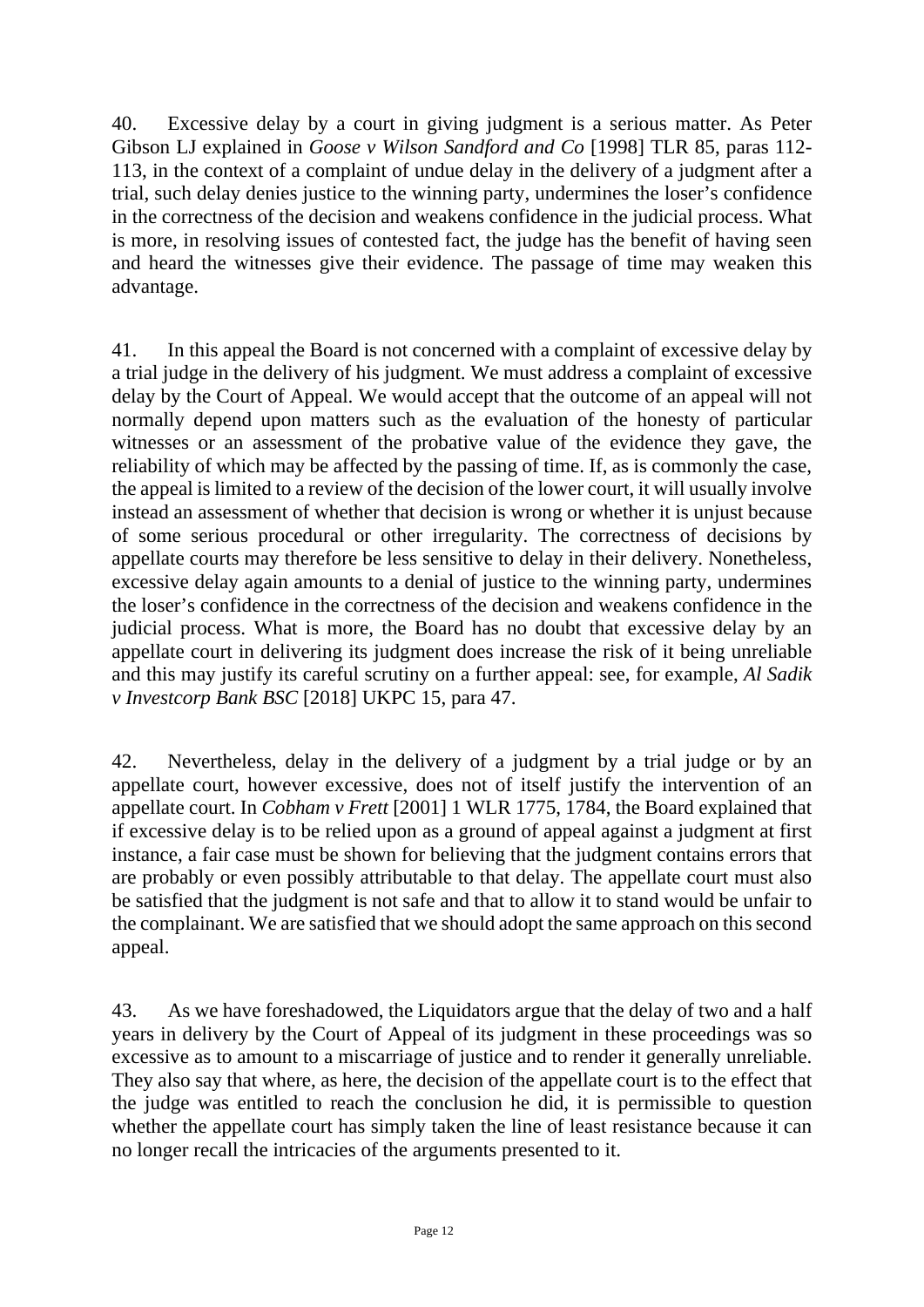44. These are powerful arguments. On the other hand, we must also take into account that the Court of Appeal had the benefit of extensive written submissions, the Justices took detailed notes during the hearing and a transcript of the hearing was available. Moreover, the judgment of the Court of Appeal is long and detailed and it addresses in a systematic way all of the grounds of appeal. It contains no errors which can be attributed to delay. Weighing all these matters, the Board is not persuaded that the correctness of the judgment of the Court of Appeal can be impugned merely on the ground of excessive delay. Nor is the Board persuaded that the miscarriage of justice inherent in a delay of this duration of itself justifies setting that judgment aside and so depriving Miss Chen of the decision in her favour. However, the Board is satisfied that the delay demands a careful consideration of the merits of the substantive grounds of appeal to see if this is one of those cases in which, on the settled practice of the Board, it is appropriate to intervene. It is to that exercise that the Board now turns.

### *Did Miss Chen owe fiduciary duties to PFF in November 2009?*

45. This is a major issue between the parties and it is convenient to consider it in four parts: (i) the parties' cases and the decisions of Bannister J and the Court of Appeal; (ii) whether Miss Chen resigned as a *de jure* director of PFF on or about 29 May 2009; (iii) whether Miss Chen ceased to be a *de jure* director of PFF at or around the beginning of August 2009; and if necessary (iv) whether Miss Chen owed PFF fiduciary duties after the beginning of August 2009 for any other reason.

## *(i) The parties' cases and the decisions below*

46. There has never been any dispute that Miss Chen was the only *de jure* director of PFF at the beginning of May 2009. It was the Liquidators' case at trial that she remained a *de jure* director of PFF until the appointment of the JPLs or at least until November 2009, and was a *de jure* director of the company at the time the payments were made to Zenato. The Liquidators also contended at trial that if Miss Chen resigned as a *de jure* director before the autumn of 2009, she was reappointed in October 2009. A yet further limb of the Liquidators' case was that Miss Chen was at least a *de facto* or shadow director of PFF in November 2009 or that her relationship with PFF was such that she owed it fiduciary duties at that time.

47. Miss Chen, on the other hand, maintained at trial that she resigned from her position as *de jure* director of PFF on 29 May 2009 and was not at any time reappointed as a director of the company, and did not owe it any fiduciary duties for any other reason. In this connection she relied upon her letter of resignation dated 29 May 2009 and addressed to "the Board of Directors" of PFF in which she said that she: "would like to tender my resignation as a director" of PFF with effect from that day. This was one of a series of three documents bearing that date. The second purported to be a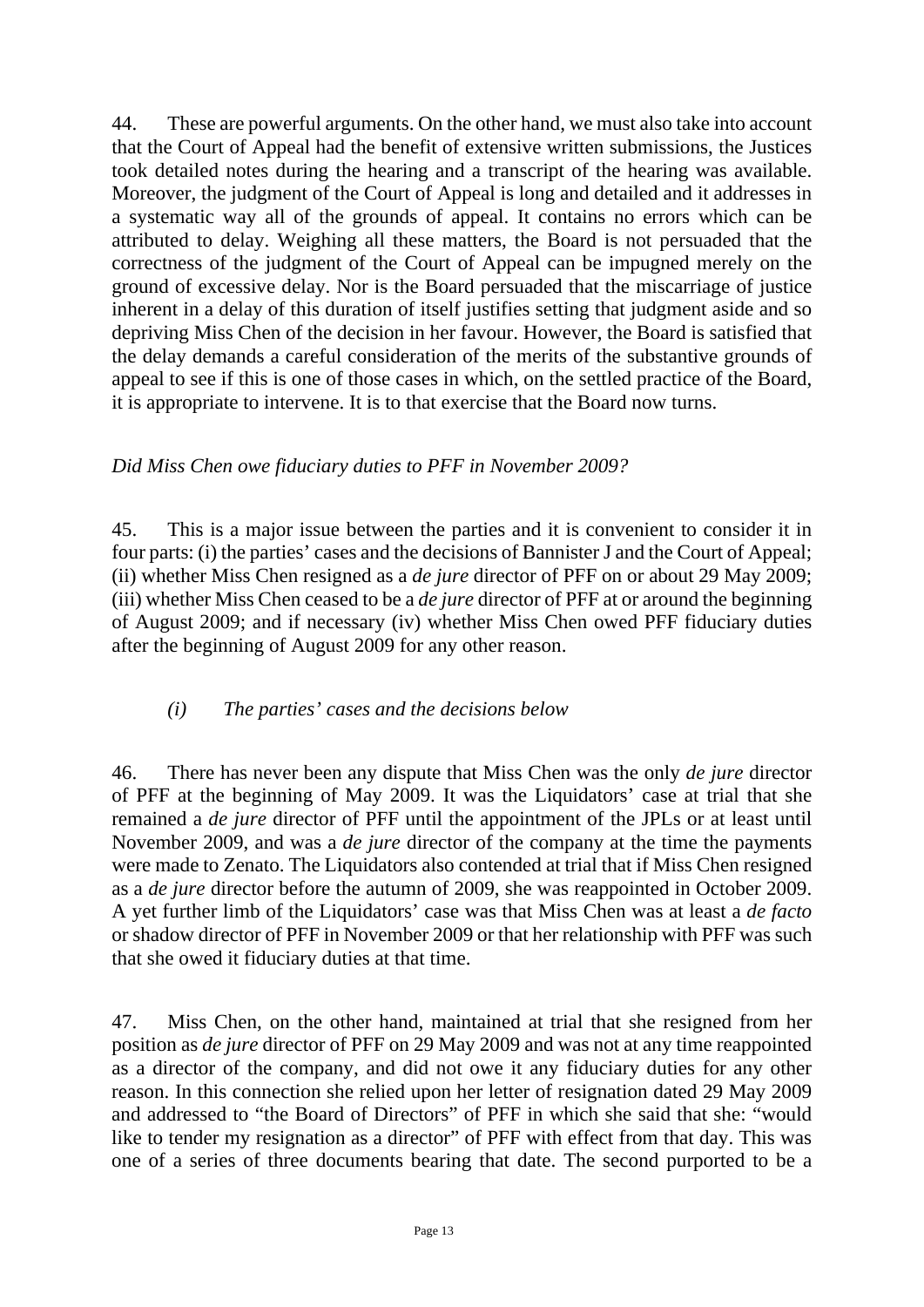resolution in writing of "the sole director" of PFF and made pursuant to its articles of association resolving, as of that day, to appoint Mr Gan Shaoqui ("Mr Gan") as a director of PFF and to accept Miss Chen's resignation. The third purported to be a letter from Mr Gan to the Board of Directors of PFF consenting to his appointment as a director of PFF, again, as of that day.

48. Bannister J addressed this issue in paras 18-27 of his judgment. He began, in para 18, by referring to Miss Chen's letter of resignation. He said that he had no doubt that this letter was not contrived and continued:

> "… I am satisfied that [Miss Chen] originally intended it to have effect as from 29 May 2009. Shortly before that time, she had been held incommunicado for some six weeks by law enforcement agencies of the People's Republic of China in connection, as I understood it, with an investigation, subsequently abandoned, into economic fraud. Although she was, perhaps understandably, sparing with details of this event, I accept her evidence that it traumatized her and that it lay behind her resignation as director, not only of PFF, but also of PML [another Pioneer group company]. The unpleaded allegation that the resignation was backdated is not made out and in any event is irrelevant given the fact that it is common ground that she had effectively resigned as a *de jure* director long before the repayments to Zenato were in contemplation. In any case, she signed a similar resignation letter, with the same timeline, in respect of PML. The [Liquidators] have not suggested that that resignation was similarly backdated nor have they put forward any reason why it might have been." [A footnote is omitted]

49. Several points emerge from this paragraph. First, the judge found that Miss Chen *originally* intended the letter to have effect as from 29 May 2009. This was an important qualification and the reason for it follows a little later in the judgment, as will become clear in a moment. Secondly, the judge gave a substantive reason for believing that Miss Chen originally had that intention, namely that she had recently been held by the enforcement agencies of the People's Republic of China. That particular finding is not challenged by the Liquidators. Thirdly, the judge believed it to be common ground that Miss Chen resigned as a *de jure* director of PFF long before the payments to Zenato were in contemplation. This was not correct. It is not and has never been common ground that Miss Chen resigned as a *de jure* director of PFF before the repayment of the Zenato loan was in contemplation. A part of the Liquidators' case was and remains that Miss Chen was a *de jure* director of PFF both at the time the payments were contemplated and when they were in fact made.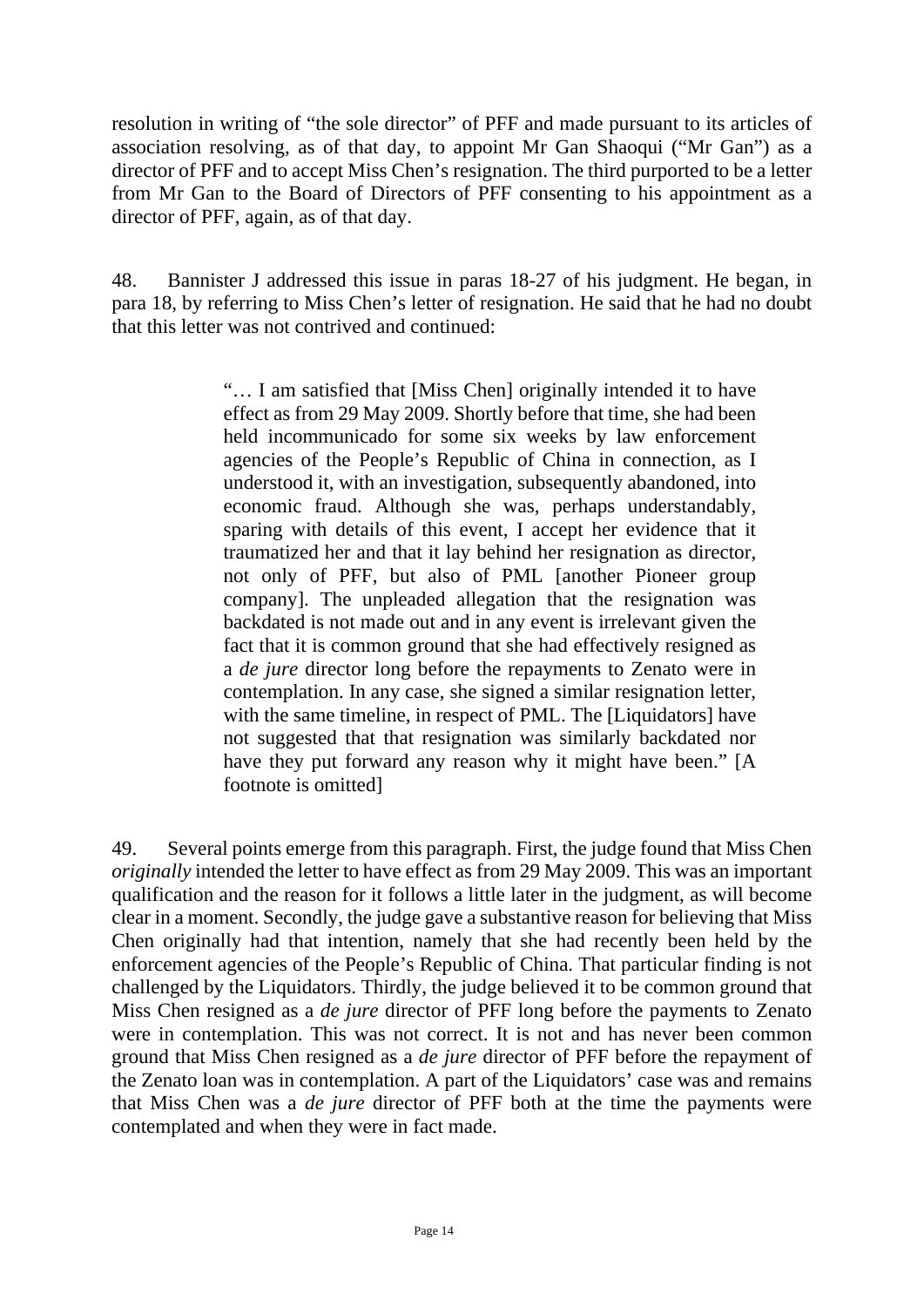50. The judge considered next who, if anyone, succeeded Miss Chen as a director of PFF. This was not an incidental matter. Under section 109(4) of the BVI Companies Act 2004 ("the 2004 Act") and subject to an exception which is irrelevant for the purposes of this appeal, a company is required to have at least one director. If it does not, then, by section 109(6), any person who manages or who directs or supervises the management of the business or affairs of the company is deemed to be a director of the company for the purposes of the Act.

51. The judge addressed this question at para 19 of his judgment. He found that there was hopeless confusion about who, if anyone, succeeded Miss Chen as PFF's sole *de jure* director. He continued that, for a brief while, it may have been intended that Mr Song should become a director but there was no evidence that he was ever validly appointed. He also observed that there was a "suggestion" that Mr Gan was "latterly a *de jure* director of PFF" and "appears to have signed some documents" on behalf of PFF but found that there was no evidence that he was ever validly appointed, and thought that the issue whether he ever became a director was "immaterial".

52. The Board has no difficulty understanding why the judge thought there was no satisfactory evidence that Mr Gan was ever appointed as a *de jure* director of PFF. The signature on the document purporting to be the resolution appointing him as a director of PFF is remarkably similar to that on his own letter to PFF consenting to act as such a director, and he could hardly have resolved to appoint himself. However, the Board cannot accept so readily that whether Mr Gan became a director of PFF was immaterial. PFF was required to have at least one director and this was a particularly critical time for the company. If there was no satisfactory evidence that Mr Gan (or anyone else) became a *de jure* director on 29 May 2009, it provides at least some support for the view that Miss Chen did not in fact resign on that day.

53. Moreover, there was ample evidence before the judge that Miss Chen continued to act as a *de jure* director of PFF after 29 May 2009. She was directly involved with the management and direction of PFF's business and the instruction of Holman Fenwick Willan LLP ("HFW"), the solicitors acting for PFF. In this connection the judge explained at para 20 of his judgment:

> "There is, however, clear evidence that PFF staff continued to behave as if Miss Chen remained as a *de jure* director of PFF until well after 29 May 2009. In particular, in July 2009 they sought her signature to board resolutions of PFF authorizing Mr Chen to execute settlement agreements with FFA creditors. On 14 July 2009 Miss Chen gave advice as to the form of a letter to one of PFF's FFA debtors and HFW copied Miss Chen into draft letters on the point. An email from Mr Chen to HFW dated 20 July 2009, states that Miss Chen had instructed him to call defaults on two of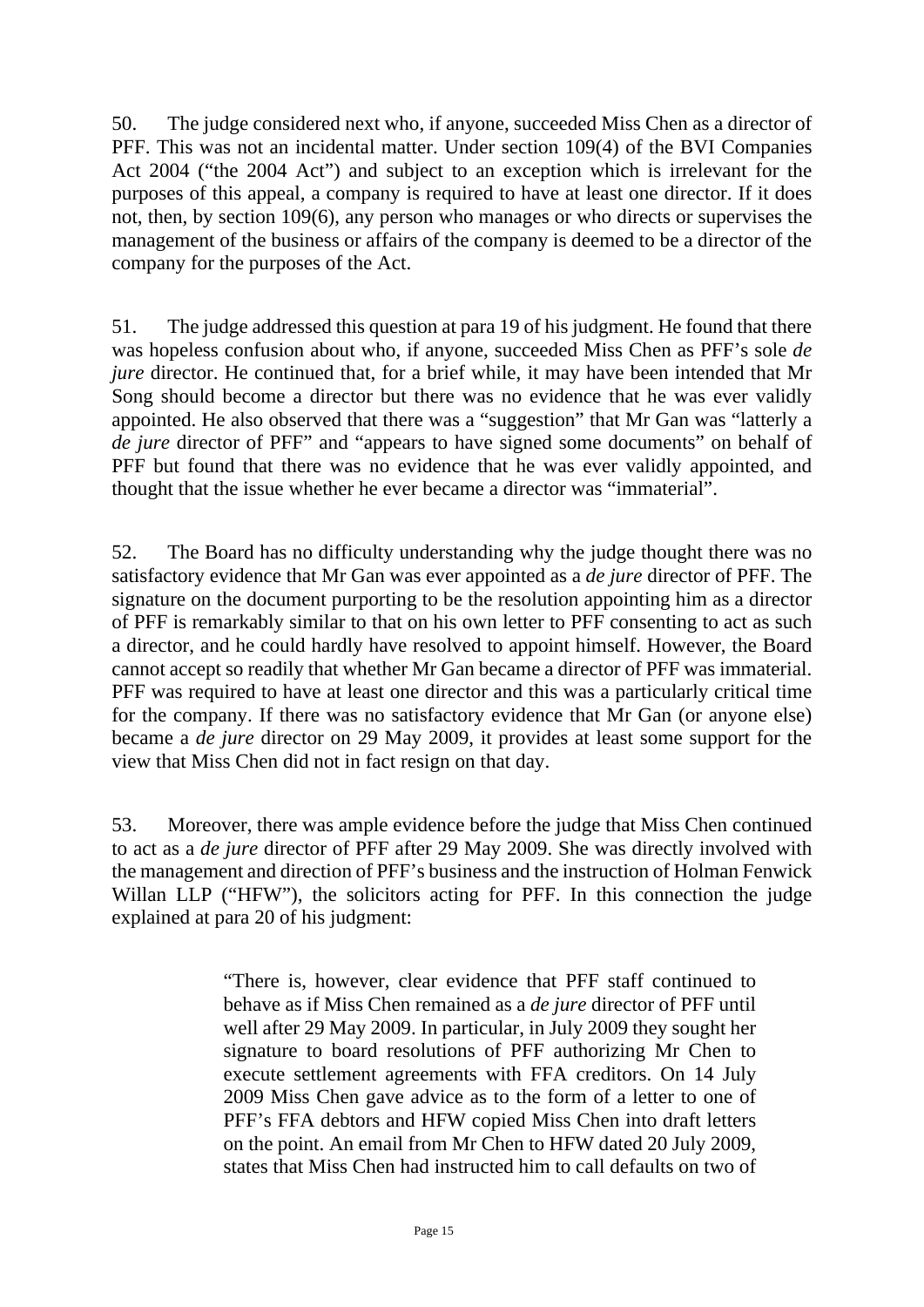PFF's FFA debtors. On 29 July 2009 Miss Fiona Li, the Pioneer Group's Chief Legal Officer, told HFW that she was going to do a note to HFW and Miss Chen to approve the execution of a settlement agreement and of two consent orders."

54. Miss Chen did not challenge these findings before the Court of Appeal. Nor did she challenge on appeal the further finding made by the judge, at para 25 of his judgment, that she in fact remained a *de jure* director of PFF, capable of signing board resolutions, after 29 May and until the beginning of August 2009.

55. Since the hearing of this appeal the Board has had the benefit of further submissions in writing from the parties which they have filed in response to directions which we gave on 10 June 2020. In essence, the Board sought and has received further assistance on the status of Miss Chen as a director of PFF and whether and, if so, how her directorship continued after 29 May 2009. It is now clear that Miss Chen does indeed challenge the judge's finding that she continued to be a *de jure* director after 29 May 2009 and this is a matter to which we must return.

56. The judge turned his attention next to the position after the beginning of August 2009. He found there to be a "distinct and complete gap", so far as disclosed by the documents in evidence, in Miss Chen's involvement in the affairs of PFF in the period from the beginning of August 2009 until November 2009. The Liquidators pointed to the absence on Mr Chen's laptop, which he handed over to the JPLs after PFF had gone into liquidation, of any emails. But Mr Chen explained and the judge accepted that he operated a system whereby all emails self-deleted after a few days, leaving only draft agreements and similar documents. Nor was the judge impressed by the fact that Miss Chen had sole signing rights on PFF's bank accounts. Here the judge accepted what he described as uncontradicted evidence that all PFF's banking transactions were carried out electronically from its offices by its accounts staff and so he thought the point "went nowhere".

57. The judge was similarly dismissive of the note of Mr Chen's interview in January 2010, observing that it contained only a summary and was "demonstrably inaccurate" in that it did not set out all the questions Mr Chen was asked and to which his statements were supposed to be responsive. Moreover, the judge continued, Mr Chen had never been given an opportunity to review or comment upon the content of the note despite requests by him. So the note was, in the judge's opinion, of no probative value.

58. The judge did accept, however, that once it became clear that PFF would have to enter into some kind of insolvency process, Miss Chen was kept abreast of discussions. In this regard he held, at para 24, that she expressed her concerns about the process and: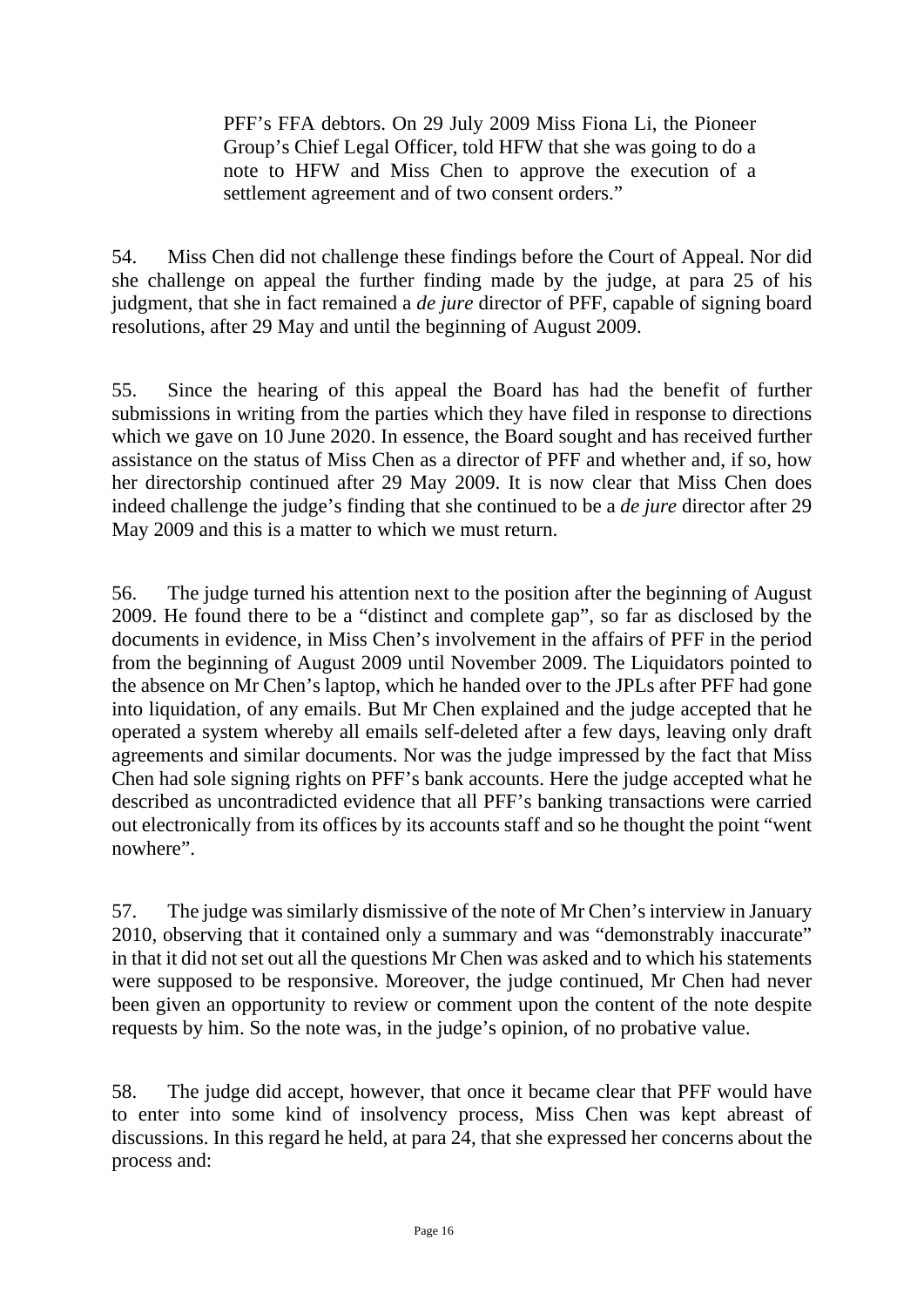"She expressed her preferences as to process and venue, down to the budget for lawyers' fees. She agreed to underwrite the appointment of Grant Thornton as administrators/liquidators up to a limit of US\$ 2m. Despite there being a considerable quantity of traffic with or involving Miss Chen between then and the appointment of the JPL's, none of it concerns the day to day conduct of PFF's business, let alone the Zenato loan or its repayment. It is confined exclusively to the question of insolvent administration of PFF."

59. The judge's conclusions follow at para 25:

"My conclusions from this material are that, for whatever reason, Miss Chen did in fact remain a *de jure* director of PFF, capable of signing board resolutions, until around the beginning of August 2009. There is no evidence that she was involved in the affairs of PFF at any level or at all between then and the time when it came to put PFF into an insolvency procedure in November/December 2009, and then only in relation to the insolvency process itself. That she was involved in those processes is most naturally explained by the fact that she was PFF's ultimate owner. The evidence is clear that Miss Chen withdrew from any involvement in the affairs of PFF after, at the latest, early August 2009, leaving Mr Chen in charge of its affairs as its sole *de facto* director. There is no material capable of supporting a suggestion that, after she ceased to be a *de jure* director she somehow continued as a director *de facto*."

60. For like reasons, the judge rejected the Liquidators' alternative case that, after her resignation took effect, Miss Chen acted as a shadow director of PFF. The judge's final conclusion on this issue necessarily followed. He found that Miss Chen owed PFF no fiduciary duties after about the beginning of August 2009.

61. On appeal, the Court of Appeal dismissed the Liquidators' challenges to these findings, holding, in substance, that they were open to the judge on the evidence before him.

*(ii) Did Miss Chen resign as a de jure director of PFF on or about 29 May 2009?*

62. As we have said, Miss Chen maintains in the further submissions that she filed after the hearing that she did indeed resign as a *de jure* director of PFF on 29 May 2009.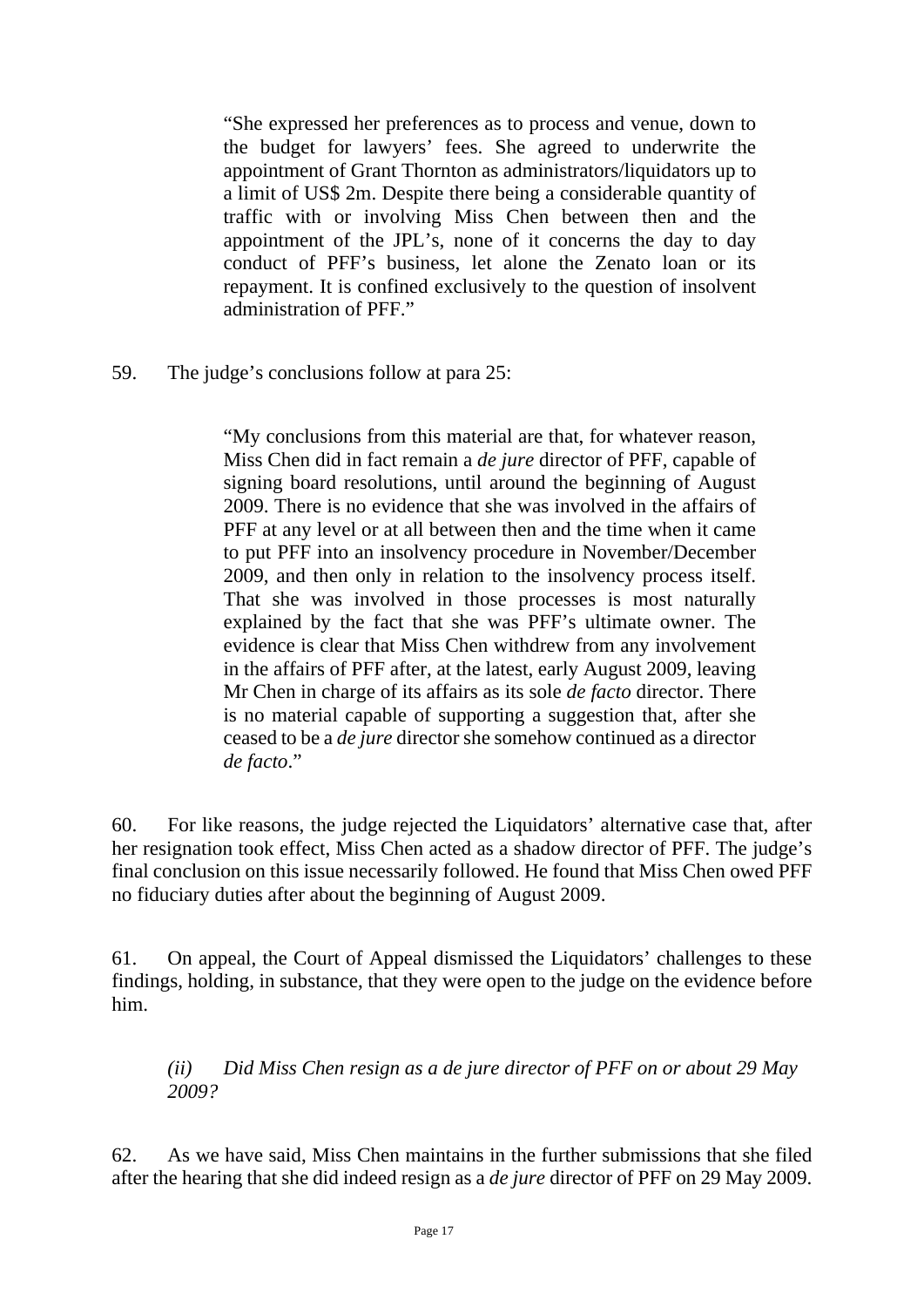In outline, she submits that she has concurrent findings in her favour that her letter containing the notice of her resignation was genuine. As for the date that notice took effect, Miss Chen points to section 115(1) of the 2004 Act which reads:

> "A director of a company may resign his office by giving written notice of his resignation to the company and that resignation has effect from the date the notice is received by the company or from such later date as may be specified in the notice."

63. This section was implemented in the articles of association of PFF which provided, in article 9.8:

> "A director may resign his office by giving written notice of his intention to the Company and the resignation has effect from the date the notice is received by the Company at the office of its registered agent or from such later date as may be specified in the notice. …"

64. Miss Chen contends that, as the sole director of PFF, she received the letter on behalf of the company as soon as she had written it. As for article 9.8, Miss Chen recognises there was no evidence of when PFF's registered agent, Tricor Services (BVI) Ltd, received the notice but maintains that, by application of the principle established in *In re Duomatic Ltd* [1969] 2 Ch 365, this is neither here nor there. The sole shareholder of PFF was PISG and Miss Chen was the sole shareholder of PISG. So, Miss Chen continues, under the *Duomatic* principle, any actions taken by her on PISG's behalf were necessarily approved and valid. Further, notwithstanding the terms of article 9.8, PISG, acting by her, was in a position informally to accept delivery of the letter as sufficient notice of her resignation; alternatively, PISG accepted the resignation on behalf of PFF. In so doing, to the effect necessary, PISG, acting through her, informally consented to the necessary alteration of PFF's articles of association.

65. The history, content and scope of the *Duomatic* principle were recently considered by the Board in some detail in *Ciban Management Corpn v Citco (BVI) Ltd* [2020] UKPC 21; [\[2020\] 3 WLR 705,](https://www.iclr.co.uk/document/2020005931/casereport_1b8cb8bc-1e79-4dc4-87d8-0cbc2b6aa3b2/html?query=&filter=&fullSearchFields=pubref%3A%22%5B2020%5D+UKPC+21%22&page=1&sort=date&pageSize=10&caseName=&court=&catchwords=&judge=&text=&fromDate=&sortOrder=date&publicationReference=%5b2020%5d%20UKPC%2021&toDate=&courts=) paras 31 to 47. On this appeal, there is no dispute or issue as to the content of the principle and so, at this stage, we need only recite Buckley J's encapsulation of it in *In re Duomatic* at p 373:

> "where it can be shown that all shareholders who have a right to attend and vote at a general meeting of the company assent to some matter which a general meeting of the company could carry into effect, that assent is as binding as a resolution in general meeting would be."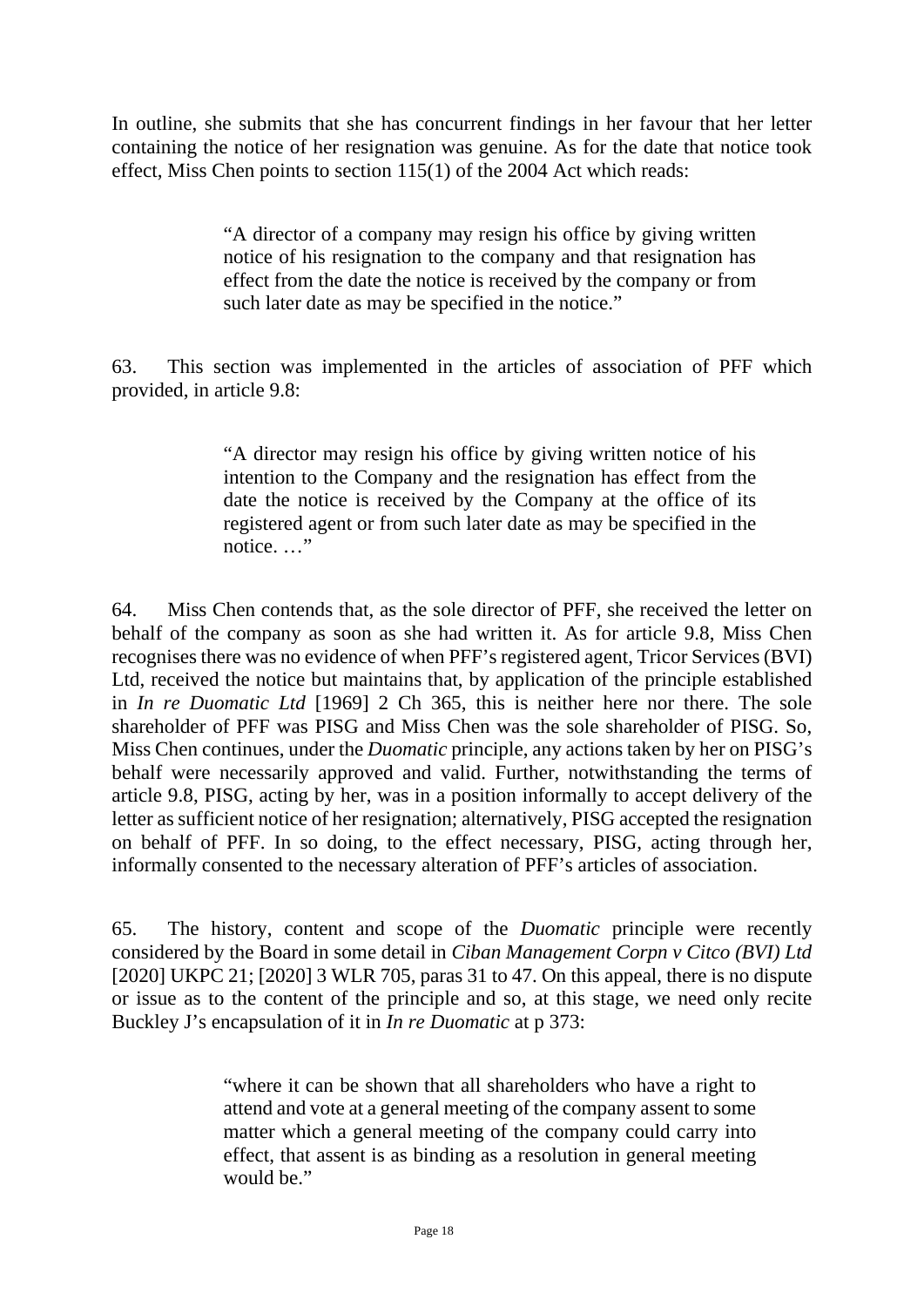66. Nevertheless, the Board has no doubt that application of this principle does not produce the outcome for which Miss Chen contends. The fallacy in the submissions Miss Chen advances is that they assume what they seek to establish, namely that her state of mind remained as it was when she wrote her letter of resignation. But the judge did not make any such finding. To the contrary, he found that Miss Chen *originally* intended it to have effect as from 29 May 2009 but that *in fact* she *remained* a *de jure* director well after that date and until the beginning of August.

67. The finding that Miss Chen remained a *de jure* director well after the 29 May was a perfectly proper one for the judge to make as a matter of fact and law. Miss Chen may have had second thoughts straight away or changed her mind after a day or two, or perhaps a little longer. At all events, Miss Chen continued to act in relation to the business and affairs of PFF after 29 May 2009 in just the same way as she had before that date and, in making the finding he did, the judge must have been satisfied that, contrary to her evidence and despite her letter of resignation, she decided to continue to be a *de jure* director after all, and that she did so with the consent of PFF.

68. It has long been established that a director who has given the company proper notice of his or her resignation is not entitled to withdraw that notice, save with the consent of the company: *Glossop v Glossop* [1907] 2 Ch 370. Here, as we have seen, the sole shareholder of PFF was PISG, and Miss Chen was the sole shareholder of PISG. Miss Chen gave evidence at the trial and there is no reason to doubt that she was also a director of PISG. Miss Chen could therefore, upon application of the *Duomatic* principle and on behalf of PISG, as the sole shareholder in PFF, consent to the withdrawal of her notice of resignation, and that consent would be binding on PFF.

69. The Liquidators also contend that Miss Chen could consent to the withdrawal of her notice of resignation in her capacity as the sole ultimate beneficial owner of PFF. In this regard, the Liquidators have properly drawn the attention of the Board to a number of authorities on the question whether the consent of a beneficial owner will suffice for the purposes of the *Duomatic* principle. It is not necessary to refer to them here, however, because the question has now been considered by the Board in the *Ciban Management* case at para 47:

> "A further possible qualification of the *Duomatic* principle is that, in some cases, doubts have been expressed as to whether the principle applies where it is the beneficial owners, rather than the registered shareholders, who consent. See, eg, *Palmer's Company Law*, looseleaf ed, vol 2, para 7.439. But the correct view is that, at least as here where the ultimate beneficial owner and not the registered shareholder is taking all the decisions in the relevant transactions, the *Duomatic* principle applies as regards the consent of (and authority given by) the ultimate beneficial owner. This is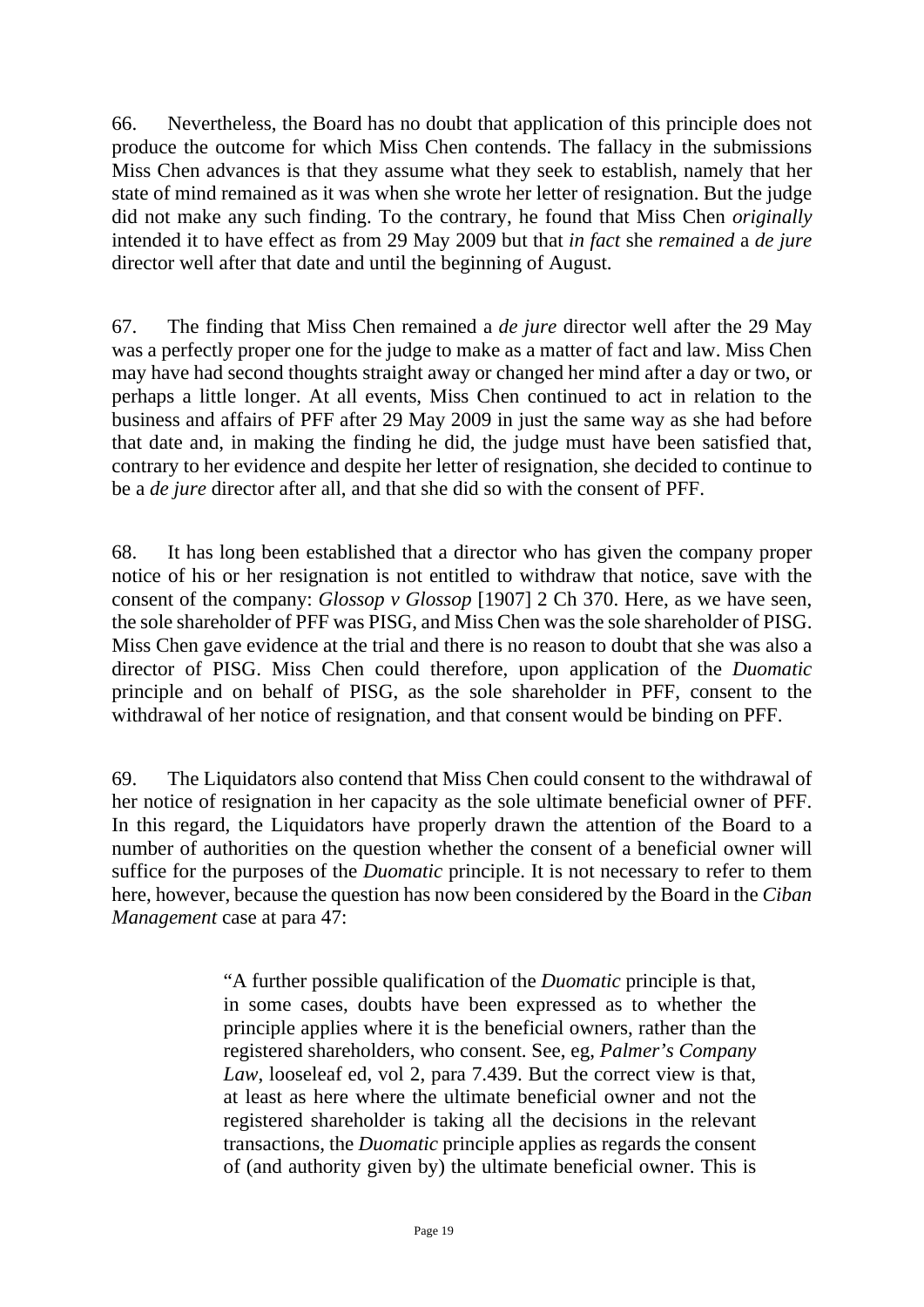supported, as a matter of principle, by Mann J's judgment in *Shahar v Tsitsekkos* [2004] EWHC 2659 (Ch), para 67; and by Newey LJ's judgment in *Dickinson v NAL Realisations (Staffordshire) Ltd* [2020] 1 WLR 1122, para 20, in which, while not deciding the point, he stated that he was willing to assume (in the same way as he had done as Newey J in *In re Tulsesense Ltd; Rolfe v Rolfe* [2010] Bus LR D99; [2010] 2 BCLC 525, para 42) that 'the assent of the beneficial owners of a share can meet *Duomatic* requirements'. Certainly the claimant in this case did not seek to argue that, in relation to the *Duomatic* principle, any distinction should be drawn between Mr Byington, as ultimate beneficial owner, and Mr Stollman, his lawyer, who held the bearer shares."

70. In the circumstances of this case, where the sole shareholder of PFF was PISG, Miss Chen was the sole shareholder of PISG and the relevant decision making was that of Miss Chen, the Board is satisfied that the consent of Miss Chen as the beneficial owner of PFF is sufficient for the *Duomatic* principle to apply.

71. Further, there is no reason why the *Duomatic* principle should not be applied in the manner the Board has described. There can be no suggestion that it would involve an activity outside the powers of PFF. Nor would it cause loss to PFF's creditors or otherwise impact adversely on its already precarious financial position. It concerns only the appointment and status of Miss Chen as a director. As the Liquidators say and we accept, it would have been open to PISG as the sole shareholder in PFF, acting formally, to have agreed to the withdrawal of Miss Chen's resignation and it could do so informally under the *Duomatic* principle.

72. The Board therefore concludes that Bannister J was entitled to find that Miss Chen continued to be a *de jure* director of PFF after 29 May 2009. Miss Chen was right not to challenge this finding before the Court of Appeal and we reject her attempt to do so on this further appeal. The next question is whether the judge fell into error in finding that Miss Chen ceased to be a *de jure* director in early August 2009.

*(iii) Did Miss Chen cease to be a de jure director of PFF in early August 2009?*

73. It did not form any part of Miss Chen's case at trial that she decided to or did in fact resign as a *de jure* director of PFF at or around the beginning of August 2009; nor did she or any witness called by her give evidence to this effect. Her case, which the judge rejected, was that she resigned as a *de jure* director of PFF on or about 29 May 2009 and was replaced by Mr Gan. Further, her letter of resignation, dated 29 May 2009,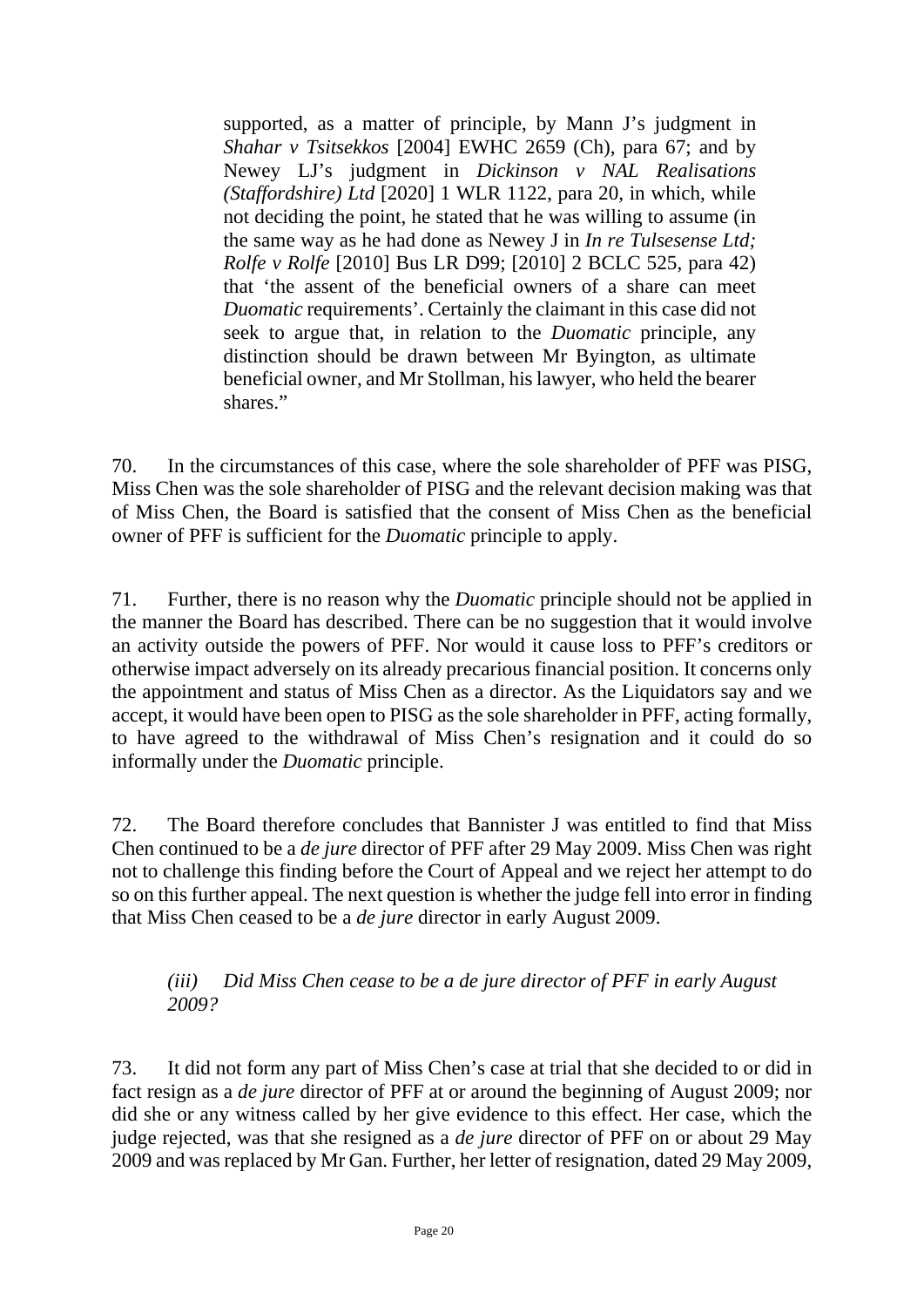made clear that she was tendering her resignation as of that day. Miss Chen cannot point to any other document which might be said to constitute a notice by her to PFF of her intention to resign as a *de jure* director of PFF as from any date in early August 2009 or, indeed, at any time other than 29 May 2009.

74. Similarly, it formed no part of the Liquidators' case at trial that Miss Chen ceased to be a *de jure* director of PFF in early August or at any time before the Zenato loan had been repaid. They too called no evidence which might provide a basis for such a finding. Their case was that Miss Chen remained a *de jure* director of PFF until its liquidation.

75. How, then, did the judge come to the conclusion that Miss Chen resigned as a *de jure* director in early August 2009? It appears to have been based upon two matters. First, the judge thought it was common ground that Miss Chen resigned as a *de jure* director before the payments to Zenato were in contemplation. This was wrong. It was also a highly material error. It meant that the judge was proceeding under the false impression that the date on which Miss Chen resigned as a *de jure* director did not bear on the question whether she owed PFF fiduciary obligations at the time the payments to Zenato were actually made, it being common ground, so the judge thought, that she was not a *de jure* director at that time.

76. Secondly, the judge attached considerable importance to what he perceived to be a gap in the disclosure. Here he drew a sharp distinction between the disclosure up to the beginning of August 2009 and the disclosure after that time. He was satisfied that the disclosure up to the beginning of August 2009 showed Miss Chen's involvement in the affairs of PFF. However, he continued, after that time, there was a considerable quantity of email traffic with or involving Miss Chen, but none of it concerned the day to day conduct of PFF's business and it was confined exclusively to the question of the company's insolvent administration. He concluded that Mr Chen was left in charge of the affairs of PFF as its sole *de facto* director.

77. The Board does not find this reasoning persuasive. A lack of involvement by Miss Chen in the day to day management of PFF's business after the beginning of August 2009 could provide little evidential support for the conclusion that she had resigned as a *de jure* director. Had it been common ground that she resigned as a *de jure* director at some point before the payments to Zenato were made, the position might have been otherwise. But it was not.

78. What is more, the judge was in any event wrong to characterise the email traffic after the beginning of August 2009 and to dismiss its relevance in the way that he did. Whilst we accept the judge's finding that Miss Chen was not involved in the day to day running of PFF's business, these emails reveal that her instructions were sought both in relation to the forthcoming insolvency proceedings and PFF's ongoing business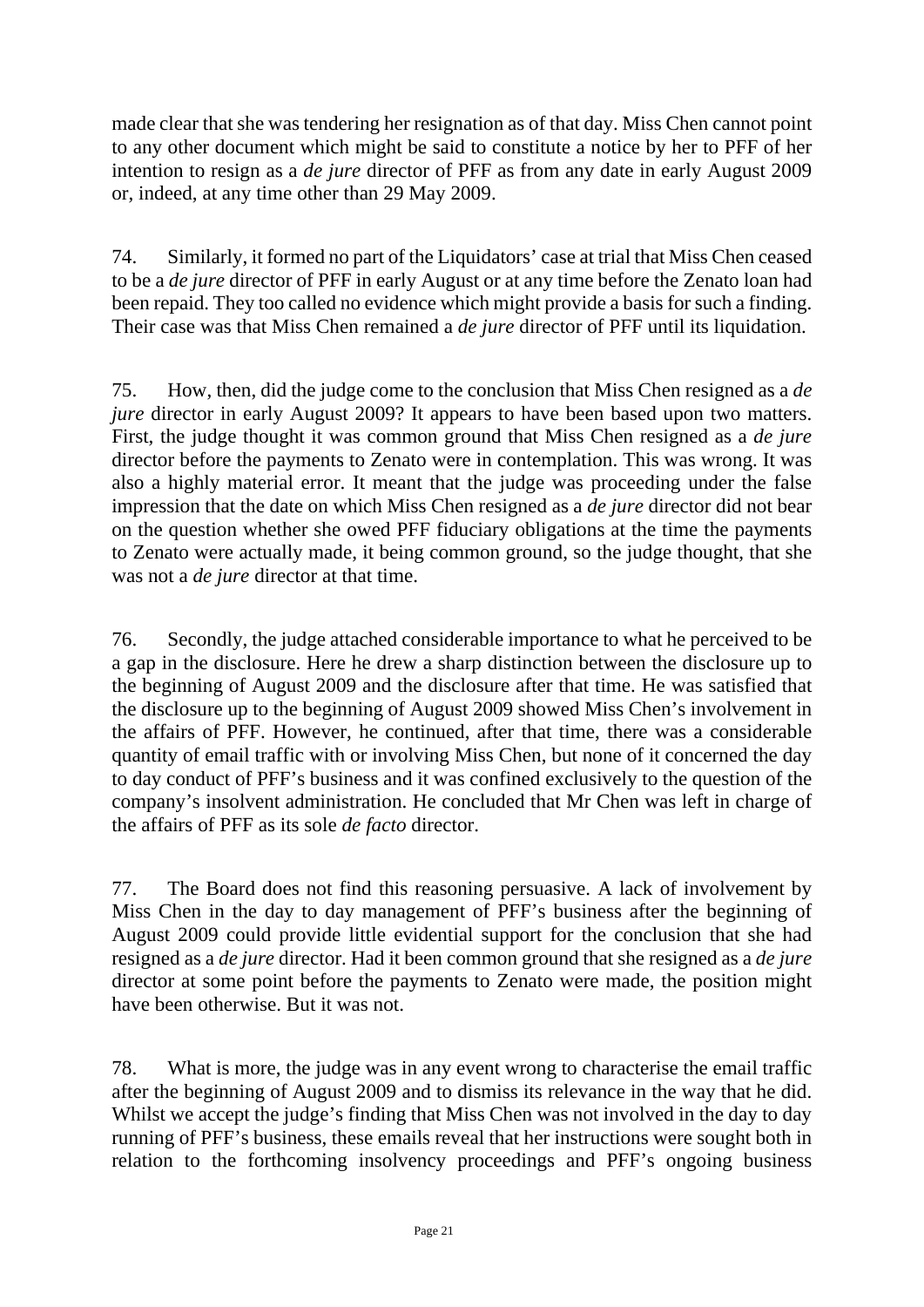concerns. In this connection our attention has been drawn, in particular, to an email from Miss Chen to HFW and Mr Chen dated 10 December 2009 responding to a request for her instructions in relation to the anticipated insolvency proceedings and whether a hearing in ongoing litigation involving PFF and one of its FFA counterparties, referred to as "Klaveness", should be adjourned. All of this email correspondence was consistent with the Liquidators' case that Miss Chen was still a *de jure* director of PFF in the autumn of 2009.

79. Not only was there no evidence that Miss Chen ceased to be a *de jure* director of PFF at or around the beginning of August 2009, there was at least some evidence that she did not. First, there was the email correspondence to which we have referred, the contents of which were not only consistent with but supportive of the Liquidators' case that Miss Chen remained a director of the company after that time. Once it became apparent that PFF was insolvent, it was the duty of the directors to have regard to the interests of the creditors of the company because the creditors had the primary interest in the assets of the company. The fact that Miss Chen was actively involved in the decisions as to the form and place of the insolvency proceedings is an indication that she was still a director.

80. Secondly, Mr Perrott, the partner in HFW who was responsible for dealing with the instructions from PFF, gave evidence in an affidavit dated 27 January 2015, in compliance with an order of the High Court of the BVI dated 13 January 2015, that he believed or assumed that all his instructions were fully authorised by Miss Chen, and that he considered that Miss Chen was the key decision maker in relation to PFF. However, it is also right to record that Mr Perrot made it clear that he had no contemporaneous knowledge of the payments to Zenato and so could not comment on whether Miss Chen was involved in the decision to make them.

81. The judge did not deal with Mr Perrott's evidence at all. The Court of Appeal considered that it was of no assistance in the light of his acceptance that he had no contemporaneous knowledge of the Zenato payments. But as the Liquidators correctly point out, this misses the point. The point is not whether Mr Perrot had direct knowledge of whether Miss Chen specifically authorised the Zenato payments but whether she was a *de jure* director of PFF after the beginning of August 2009 and this is at least some evidence that she was.

82. Thirdly, Miss Chen accepts that she continued to have sole signing rights on PFF's bank accounts. There is no challenge to the judge's finding that PFF's banking transactions were carried out electronically from its offices by PFF accounts staff. But they could only do so with Miss Chen's authorisation. This too was suggestive that she continued to direct and was responsible for the business affairs of PFF after the beginning of August.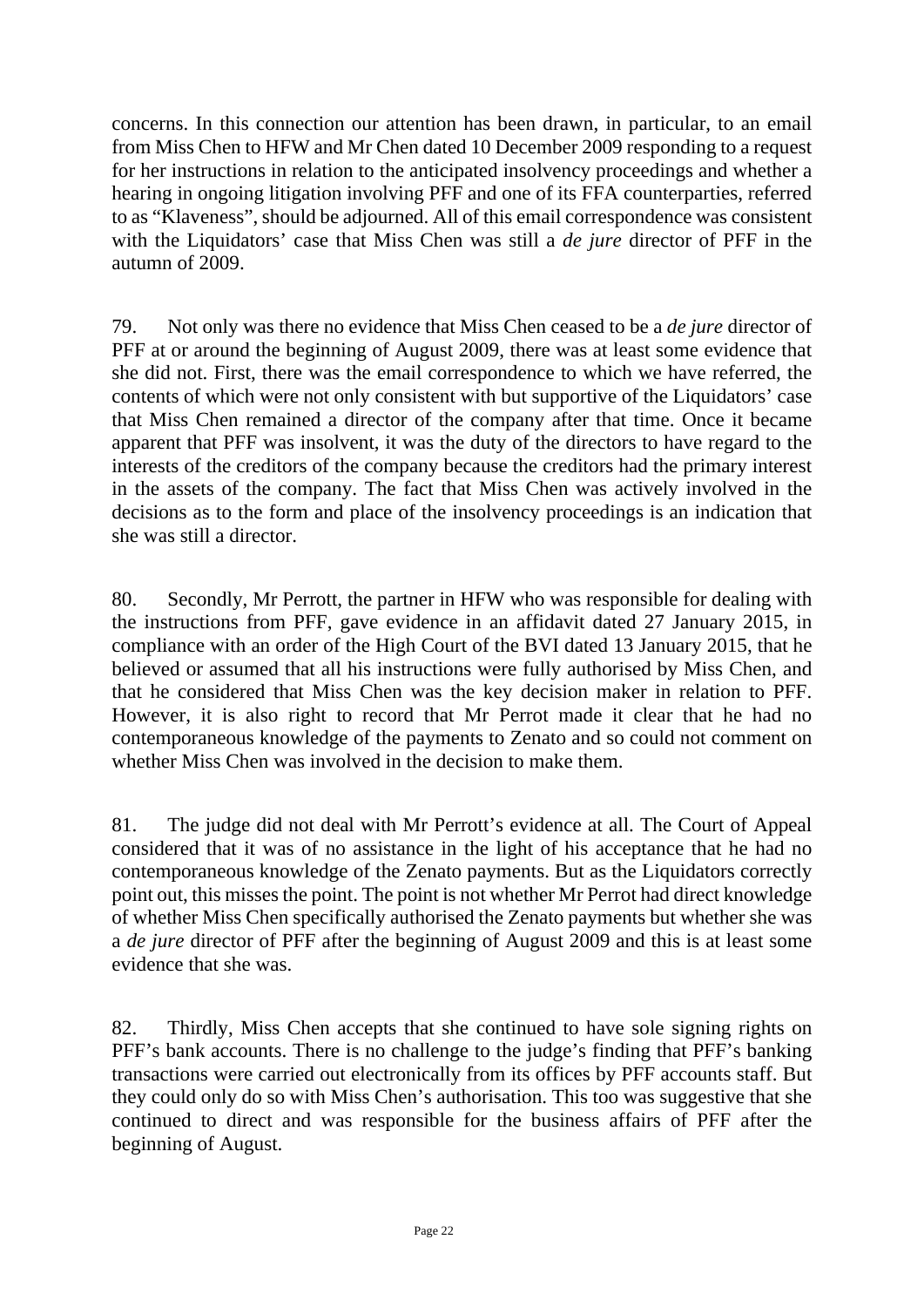83. Fourthly, the judge thought that the question whether Mr Gan was ever appointed as a director of PFF was immaterial. The Board cannot agree. This was relevant because it was Miss Chen's case that she was *replaced* as a *de jure* director of PFF by Mr Gan. If she was not, it casts further doubt on her case that she had ceased to be a *de jure* director of PFF by the time the payments were made to Zenato. Moreover, as we have mentioned, BVI companies are required by section 109(4) of the 2004 Act to have at least one director. If Mr Gan was not appointed, it gives further support to the conclusion that Miss Chen did not resign.

84. Ultimately, in the circumstances of this case, the question whether there was positive evidence that Miss Chen continued to be a *de jure* director after the beginning of August 2009 is not critical, however. The key question is whether there was any evidence that she ceased to be a *de jure* director at about this time. There was no such evidence. Accordingly, the judge erred in law in making the finding that he did. So too, the Court of Appeal erred in failing to identify and correct the judge's error.

85. The Board has no doubt that this was an error of fundamental importance to the outcome of this appeal. This is therefore one of those rare cases in which, on the established practice of the Board, it is appropriate to intervene.

#### *(iv) Did Miss Chen owe fiduciary duties to PFF after the beginning of August 2009?*

86. We can now deal with this question very shortly. Miss Chen continued to owe fiduciary duties to PFF after the beginning of August 2009 because she remained a *de jure* director. There is no need to consider whether, had that directorship come to an end, she would have owed fiduciary duties to the company for any other reason.

*Did Miss Chen act in breach of her fiduciary duties?*

87. The Liquidators alleged in their amended statement of claim that until the appointment of the JPLs, Miss Chen, as the sole authorised signatory on PFF's main trading account, was responsible for "authorising and causing or procuring all payments" made from that account on behalf of PFF in the relevant period, including the payments made to Zenato.

88. Bannister J rejected this allegation. He considered that Mr Chen gave credible evidence for repaying the Zenato loan when he did, namely that agents of Mr Song were "threatening staff and besieging PFF's offices in search of repayment". He also accepted Mr Chen's denial that Miss Chen had instructed him to repay the Zenato loan. However, he did not accept Miss Chen's evidence that she had no idea about that repayment until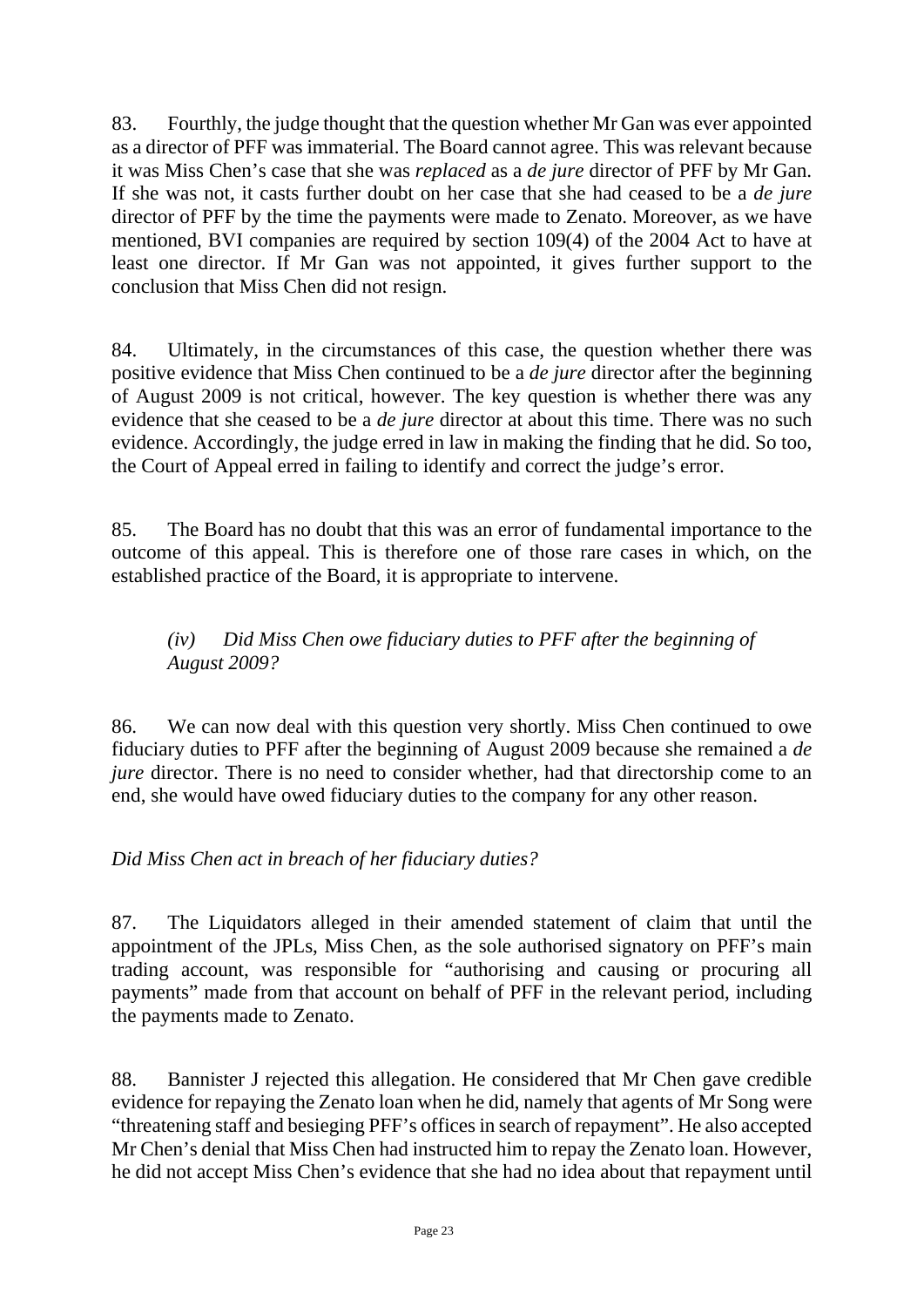the commencement of these proceedings. He thought it probable that Miss Chen did know of and did not object to the repayment. But he continued at para 29:

> "That, of course, is not the same as causing or procuring the repayment, which is the charge levelled against Miss Chen. There is no evidence at all that she did that."

89. The Court of Appeal upheld this finding. It considered that the judge was entitled to find that Miss Chen did not instruct Mr Chen to repay the Zenato loan or arrange the repayment; and that the judge was also entitled to find that it had not been established that Miss Chen "specifically caused and or procured the repayments". The Court of Appeal also observed that, in so far as it was contended that Miss Chen acted in breach of her fiduciary duties to PFF by not objecting to the Zenato payments, the judge, in the passage of his judgment cited immediately above, was "making reference to a pleading point, in essence stating that the pleaded case was not supported by the evidence". By this we understand the Court of Appeal to have agreed with the judge that the Liquidators had never alleged that Miss Chen had acted in breach of her fiduciary duties to PFF by failing to object to the Zenato payments.

90. For reasons to which we will come, we do not accept the judge's characterisation of the Liquidators' pleaded case. But first, we must say something about the duties a director owes to a company in his or her capacity as a director. The general duties owed by a director are well known and are codified in sections 120 to 125 of the 2004 Act. They include the duty to act honestly and in good faith and in what the director considers to be the best interests of the company, and a duty to exercise his or her powers for a proper purpose: see, respectively, sections 120(1) and 121 of the 2004 Act.

91. The next question is whether, by failing to intervene to prevent the Zenato payments, Miss Chen acted in breach of her fiduciary duties to PFF. As we have said, Miss Chen was a *de jure* director of PFF and she was the sole authorised signatory on the account from which the Zenato payments were made. At all times after the Marine Trade judgment, PFF's insolvent liquidation or some other protective insolvency regime was inevitable and, as the judge found, this was under active discussion between Miss Chen and others on behalf of PFF, on the one hand, and HFW, on the other, "a matter of days" afterwards. It is not necessary for the purposes of this appeal to explore the boundaries of the fiduciary duty owed by a director of an insolvent company for the Board has no doubt that, in the circumstances we have described, when making or authorising payments from PFF's account, Miss Chen had a fiduciary duty to act honestly and in good faith in what she believed to be the best interests of PFF and, through PFF, as an insolvent company, in the best interests of its creditors. Similarly, she had a duty to exercise her powers as a director for proper purposes, that is to say, once PFF became insolvent, for purposes which would further the interests of PFF's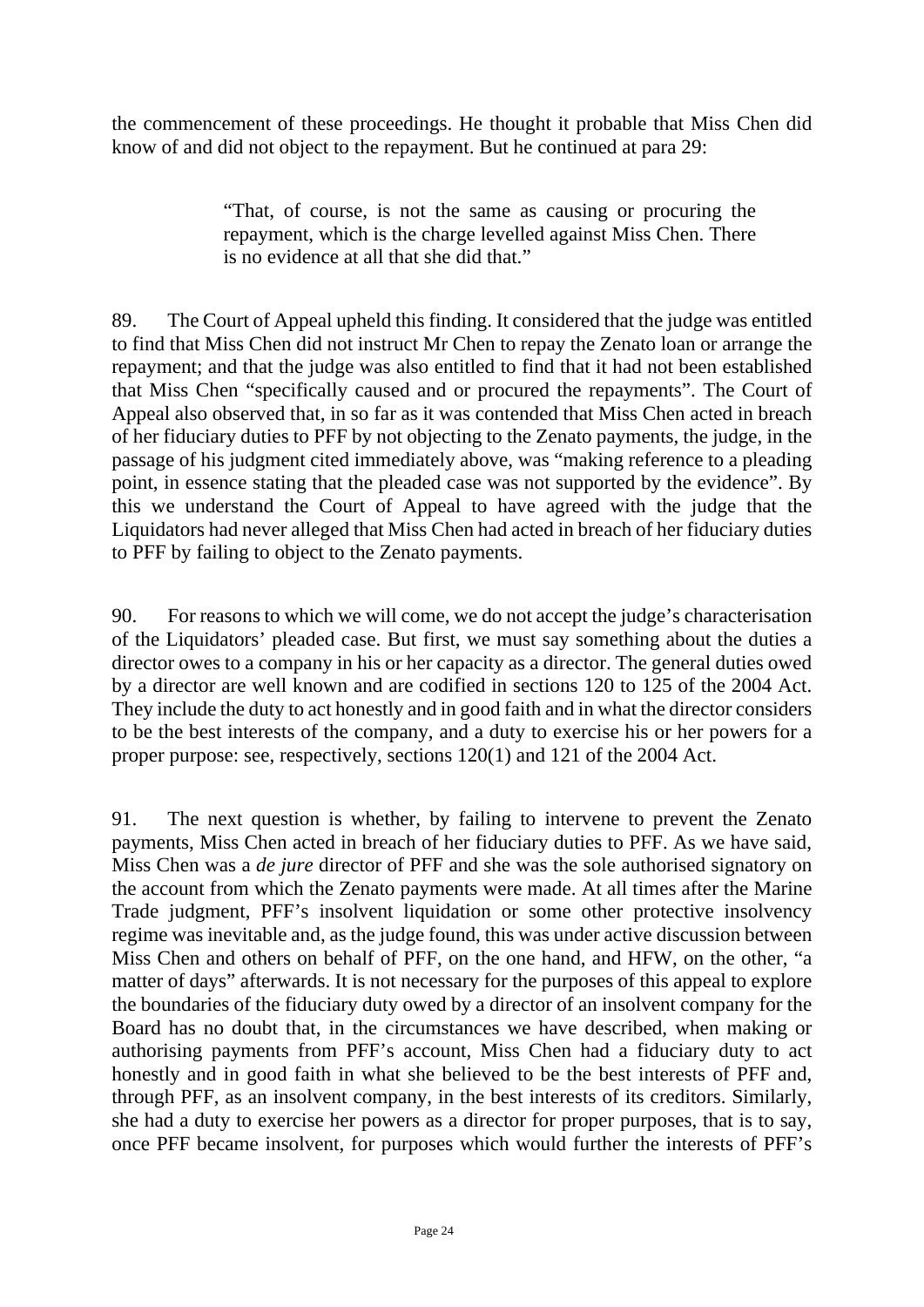creditors. Further, in light of PFF's insolvency, the normal principle that Miss Chen, as the ultimate owner of PFF, could waive or ratify any such breach of duty was displaced.

92. Miss Chen could not evade these duties to PFF and, through PFF, to its creditors, simply by delegating to an employee or a *de facto* director her authority to make payments from PFF's account. It has been held in a number of cases, correctly, in the Board's opinion, that a director may not knowingly stand by idly and allow a company's assets to be depleted improperly: see, for example, *Walker v Stones* [2001] QB 902, at 921D-E per Sir Christopher Slade; *Neville v Krikorian* [2006] EWCA Civ 943; [2007] 1 BCLC 1, paras 49-51 per Chadwick LJ; *Lexi Holdings v Luqman* [2007] EWHC 2652 (Ch), paras 201-205 per Briggs J(as he then was). To the contrary, a director who knows that a fellow director is acting in breach of duty or that an employee is misapplying the assets of the company must take reasonable steps to prevent those activities from occurring.

93. The judge found that Mr Chen was responsible for repaying the Zenato loan and that by this time he was in charge of PFF's affairs as sole *de facto* director. He also found that banking transactions were in practice conducted electronically by PFF's staff without Miss Chen having to sign anything, and that the payments to Zenato were made in this way. However, Miss Chen was, on the judge's findings, aware of these payments. What is more, Miss Chen had a fiduciary duty to PFF to take all reasonable steps to intervene to prevent a payment being made from a trading account of which she was sole signatory for an improper purpose. The repayment of the whole of the Zenato loan was undoubtedly improper. It was made at a time when PFF was insolvent and without any proper reason. Yet Miss Chen took no steps to prevent it. Moreover, given Miss Chen's position in relation to PFF as *de jure* director and sole beneficial owner and given further that she was the sole signatory on the account, there can be no doubt that, had she intervened, the payments would not have been made. She was, as the judge described, "ultimately the boss". In these circumstances the Board is satisfied that her inaction amounted to a breach of her fiduciary duty to PFF.

94. Was it an answer to this claim that it fell outside the scope of any pleaded issue? The pleaded allegation was that, as the sole authorised signatory on the relevant trading account, Miss Chen authorised, caused or procured all payments made from the account during the relevant period, including the Zenato payments. In the Board's opinion that allegation did encompass the culpable inactivity of Miss Chen that we have described. By delegating to Mr Chen the ability to make payments from the account and by failing to take any action to prevent the improper payments to Zenato, Miss Chen did authorise those payments to Zenato and she relevantly caused them to be made.